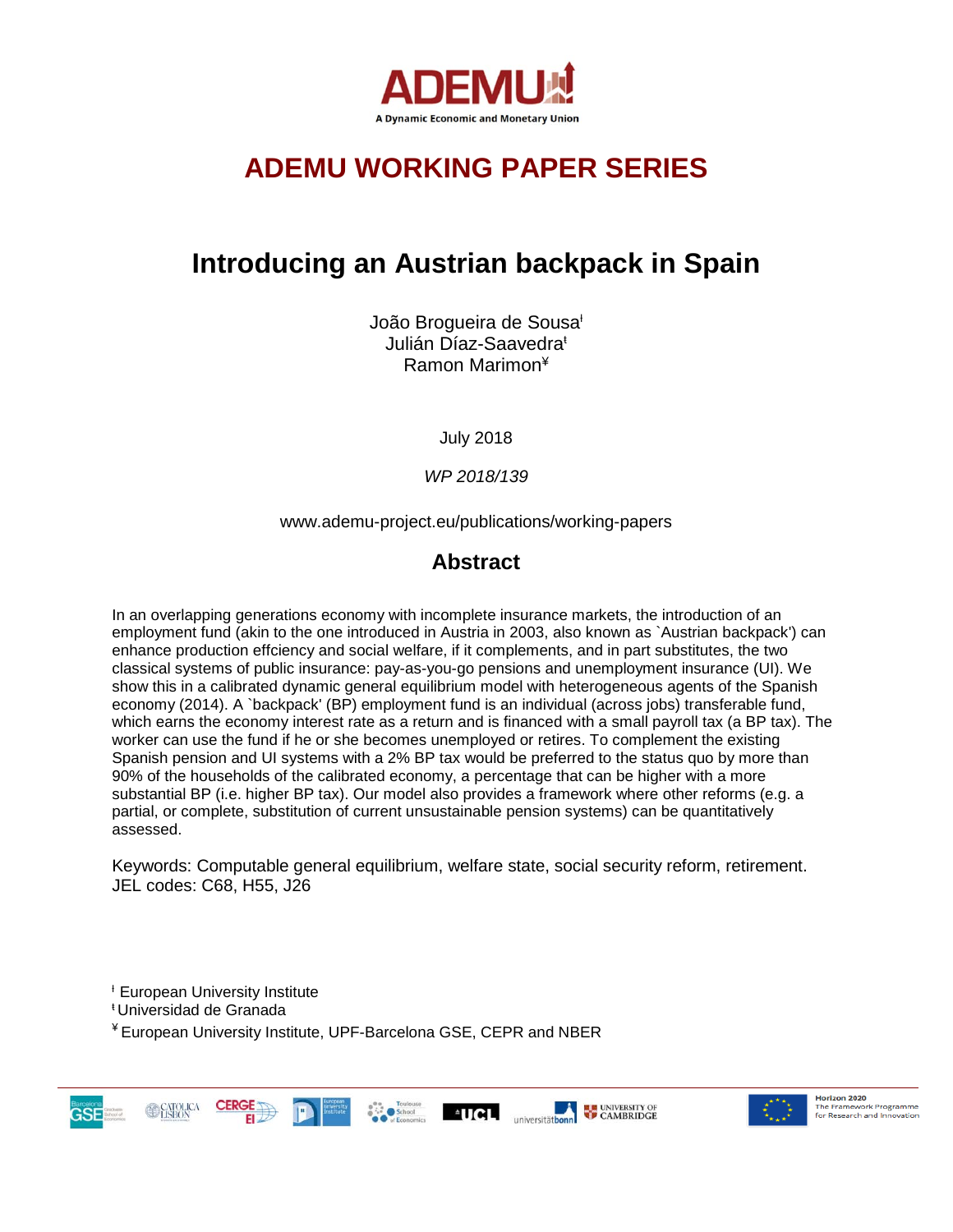

# **Acknowledgments**

We would like to thank Javier Diaz-Giminez who has made this project possible. This research has been developed within the ADEMU project, 'A Dynamic Economic and Monetary Union'. DEMU is funded by the European Union's Horizon 2020 Programme under grant agreement No. 649396 (ADEMU).

This is an Open Access article distributed under the terms of the Creative Commons Attribution License Creative Commons Attribution 4.0 International, which permits unrestricted use, distribution and reproduction in any medium provided that the original work is properly attributed.



\_\_\_\_\_\_\_\_\_\_\_\_\_\_\_\_\_\_\_\_\_\_\_\_\_





The ADEMU Working Paper Series is being supported by the European Commission Horizon 2020 European Union funding for Research & Innovation, grant agreement No 649396.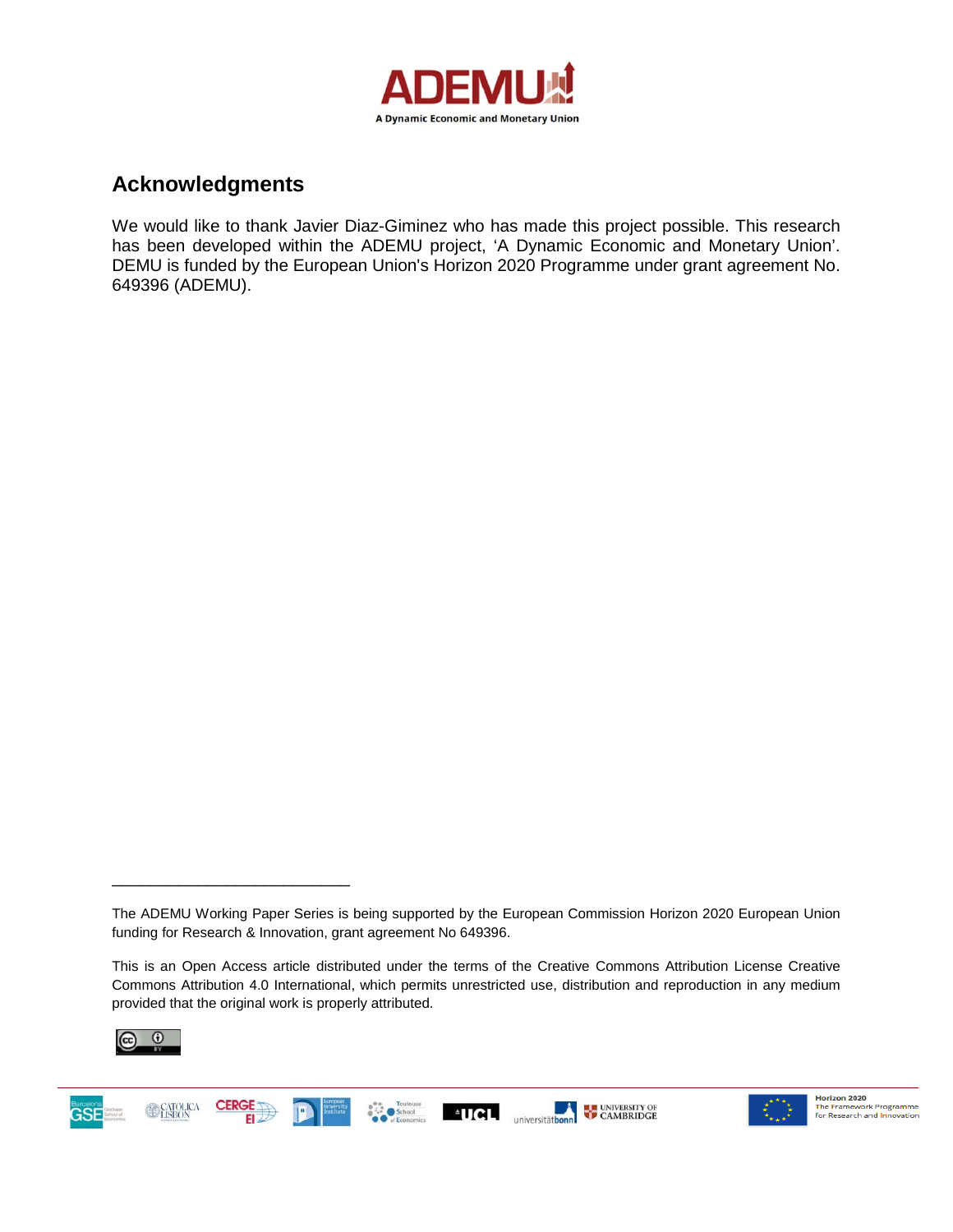# 1 Introduction

The reform of existing public insurance systems is an ongoing issue which the last euro crisis and recession has only exacerbated, and which has been the focus of extensive research in economics and other social sciences. Most of this research has focused on the possible reform of separate specific systems: either the pay-as-you-go pension system or the unemployment insurance system (UI), but not on their interaction. However, there is an interesting reform that, in our opinion, deserves further analysis: this is the introduction of an *employment fund*, akin to the one introduced in Austria in 2003 – also known as the 'Austrian backpack'. This is the enquiry that we start in this paper: the effect of introducing such a fund to complement and partially, or even completely, substitute existing public insurance systems.

The basic features of a 'backpack' (BP) employment fund are: it is a fund own by the employee which accumulates, with a basic payroll (BP) tax, while working; it is transferable across jobs and can be finally used as a pension fund; usually it earns a market interest rate (i.e. it can be privately managed), but there may be restrictions in its use (e.g. additional individual contributions may be restricted and the worker may only be able to use it if he or she is unemployed, inactive or retired). While different forms of private employment funds are not a novelty in some countries – Austria being the leading example and it is has been proposed in Spain – such funds are not common as part of the public insurance policy. One example of a private funding scheme is the TIAA-CREF (Teachers Insurance and Annuity Association-College Retirement Equities Fund), which is a non-profit employment fund founded by Andrew Carnegie in 1918 and nowadays serving over 5 million active and retired employees; it has played, and plays, an important role in enhancing mobility among university professors across US universities. However, it is a retirement fund not designed to provide unemployment insurance, while the 'backpack' provides both forms of insurance. Obviously, privately saved assets can also play this double role. However, there are two features that distinguish the 'backpack' : first, and foremost, its character of 'forced savings', and, second, possibly a favourable tax treatment (both are common features of fully-funded pension systems). Our benchmark 'backpack' does not allow additional private contributions, the worker can only draw from it if not employed, and its returns are taxed (as any capital gains) but backpack assets are not taxed as part of the income.

The 'Austrian backpack' was introduced in 2003 as part of a broader labour reform. In particular, it was the socially agreed exchange for the elimination of the existing system of severance payments and, in fact, the 'backpack tax' of 1.5% was set according to this tradeoff. Kettemann et al. (2017) have shown (with a structurally estimated search-and-matching model) that this reform spiked job-creation and lowered unemployment. Nevertheless, the main effect of the reform came from the elimination of severance payments. We are interested in analysing the effect of just introducing the 'backpack' , therefore we do not pair its introduction to another labour reform. To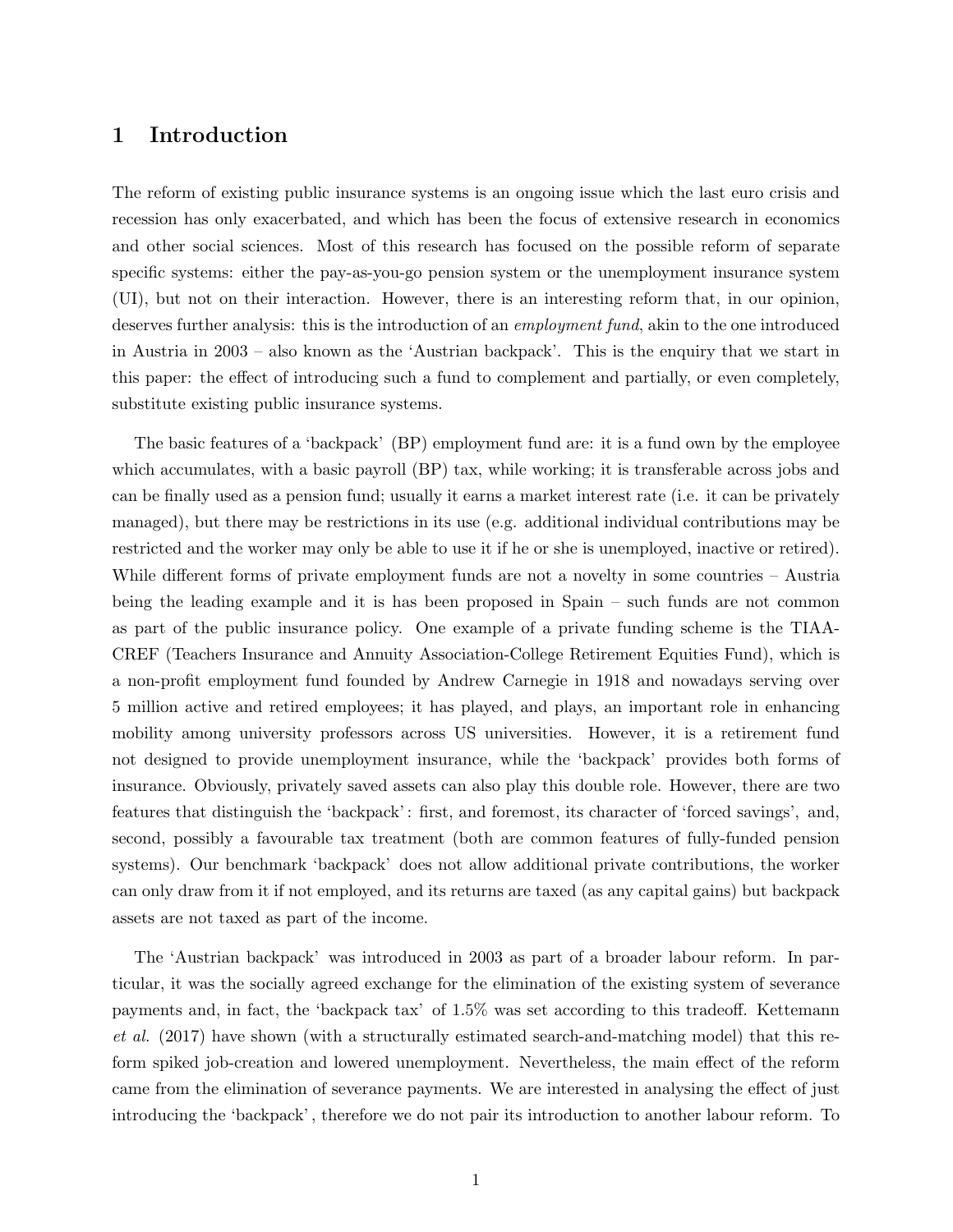our best knowledge, this analysis is missing and it is the focus of this paper.

As mentioned, there is a wide related literature on the reform of public insurance systems; nevertheless our work builds directly on, and integrates, two models: the model of Díaz-Giménez and Díaz-Saavedra (2009) and Díaz-Gimnez and Díaz-Saavedra (2017), developed to study pension system reforms in Spain using overlapping generations general equilibrium models, and the model with job creation and destruction with search frictions and three employment states (employed, unemployed and inactive) of Krusell et al.  $(2011)$ , further developed in Abrahám et al.  $(2018)$  to study unemployment insurance reforms in Europe. The latter shows that there is ample room to improve existing European UI systems even within the limits of their current design in which unemployment benefits (UB) are determined by their duration and the replacement rate. In particular, unlimited UB duration emerges as a welfare-improving feature when agents have limited insurance possibilities. In sum, in our model economy agents – which we refer to as households – can differ by their age, education, and productivity, and they decide how much to save and consume, as well as their employment status, which also depends on the rates of job creation and destruction  $-$  i.e. agents can also differ by their assets and employment status and are subject to idiosyncratic risks.

In our benchmark economy, households can insure against their idiosyncratic risks privately, through their savings, but there is also public unemployment insurance and a pay-as-you go pension system, both financed with payroll taxes. An aggregate production function and a government that must balance the budget close the model. The model is calibrated to the Spanish economy (in 2014) with the distinct – welfare improving – feature of having unlimited unemployment benefits<sup>[1](#page-3-0)</sup>.

We introduce a 'backpack', similar to the one introduced in Austria, with a  $2\%$  'backpack tax', and compute the new steady state. Even if it is a relatively small backpack, the effects within the economy are relatively large in terms of macroeconomic aggregates (higher capital and output) and prices (lower interest rates and higher wages), as well as in terms of households' decisions underlying the macroeconomic effects (substitution of private for backpack savings) and as a result of these effects (high productivity agents work more). Overall the economy is more productive and agents benefit from higher consumption. The final result is that there are substantial welfare gains, in terms of consumption-equivalent values and, importantly, of support for the change when agents are asked whether they would prefer to be in an economy with the 'backpack' . The fact that, at this stage, we only 'add the backpack' makes the comparison of steady states more meaningful since we do not violate any existing claims that retirees or unemployed may have on the current public insurance system. We also show that a 'bigger backpack' , can provide even higher welfare gains.

The next section presents our model economy, Section 3 its calibration and Section 4 the results.

<span id="page-3-0"></span><sup>&</sup>lt;sup>1</sup>This distinct feature also helps to reduce the number of states since our detailed heterogenous agents structure already results in 6,804,000 agent types!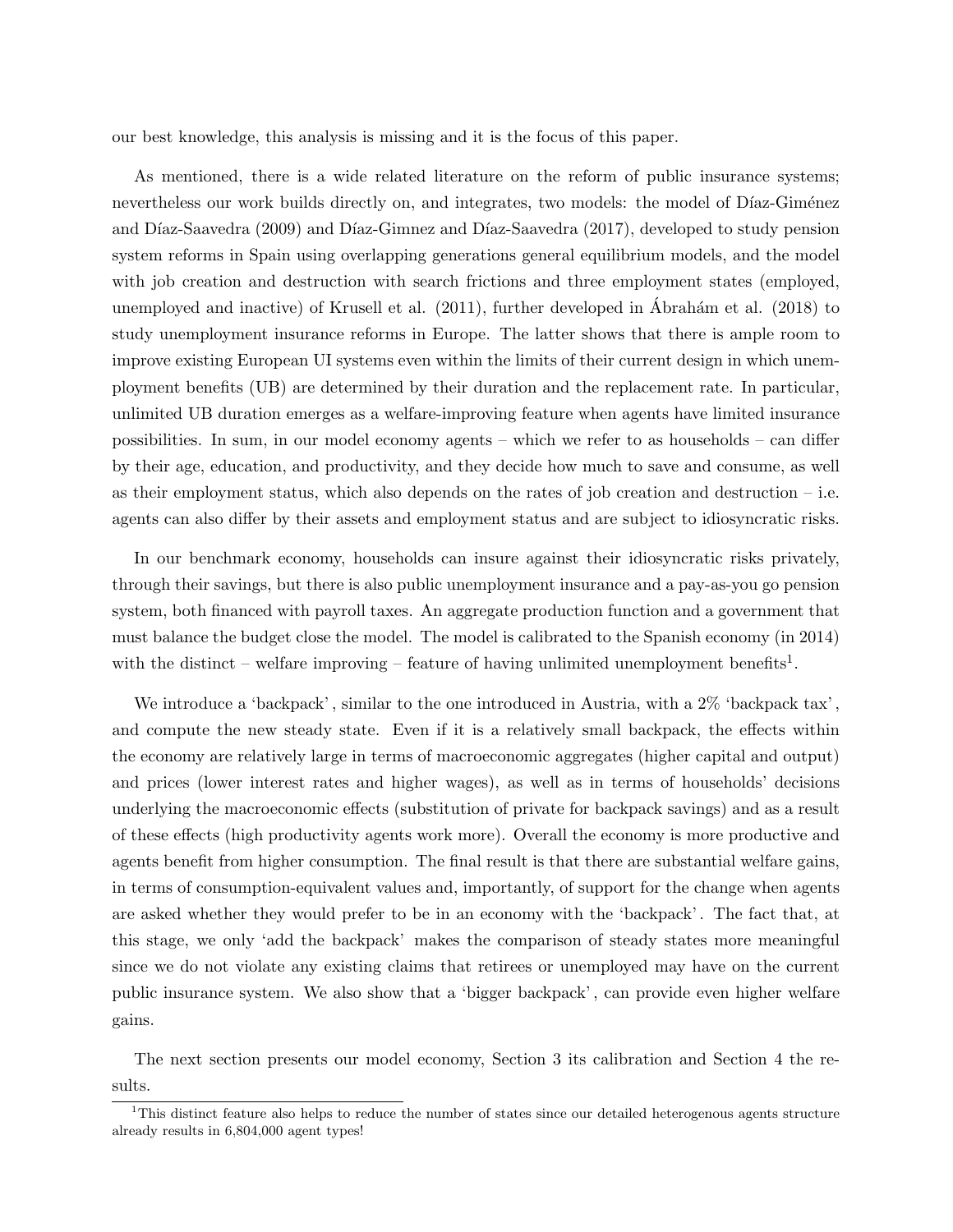# 2 The Model Economy

In this section we introduce the baseline model economy. We study an overlapping generations model economy with heterogeneous households, a representative firm, and a government. The model economy is an enhancement of framework in Díaz-Giménez and Díaz-Saavedra (2009), with job creation and destruction and dynamic work and search decisions as in Abrahám et al. (2018).

## 2.1 The Households

Households in our baseline economy are heterogeneous and differ in their age,  $j \in J$ ; in their education,  $h \in H$ ; in their temporary productivity level  $z \in \mathcal{Z}$ ; in their employment status,  $l \in \mathcal{L}$ , and in their assets,  $a \in A$ ; Sets J, H, Z, L, and A, are all finite sets and we use  $\mu_{j,h,z,l,a}$  to denote the measure of households of type  $(j, h, z, l, a)$ . They also differ in their claims to different social insurance systems: unemployment benefits  $ub \in UB$  and retirement pensions  $p \in P$ . In Section [4,](#page-19-0) we introduce an employment fund (the Austrian backpack) as yet another social insurance policy. In this section we describe the model that will be matched with the Spanish economy in 2014 and we do not make reference to the backpack system. We think of a household in our model as a single individual, even though we use the two terms interchangeably. To calibrate the model, we use individual data of persons older than 20 in the Spanish economy.

Age. Individuals enter the economy at age 20, the duration of their lifetimes is random, and they exit the economy at age 100 at the latest. Therefore  $J = \{20, 21, ..., 100\}$ . The parameter  $\psi_j$ denotes the conditional probability of survival from age  $j$  to age  $j + 1$ . The notation makes explicit that the probabilities depend on age  $j$ , but not on education or other factors.

Fertility and immigration. In our model there is no demographic change and, therefore, economy fertility rates and immigration flows are not accounted for.

*Education.* Households can either be high school dropouts with  $h = 1$ , high school graduates who have not completed college  $h = 2$ , or college graduates denoted  $h = 3$ . Therefore  $H = \{1, 2, 3\}$ . A household's education level is exogenous and determined forever at the age of 20.

Labor market productivity. Individuals receive an endowment of efficiency labor units every period. This endowment has two components: a deterministic component, denoted  $\epsilon_{h,j}$  and a stochastic component, denoted by z. The deterministic component depends on the household's age and education, and we use it to characterize the life-cycle profiles of earnings. The stochastic component is independently and identically distributed across the households, and we use it to generate earnings and wealth inequality within the age cohorts. This component does not depend on the age or the education of the households, and we assume that it follows a first order, finite state, Markov chain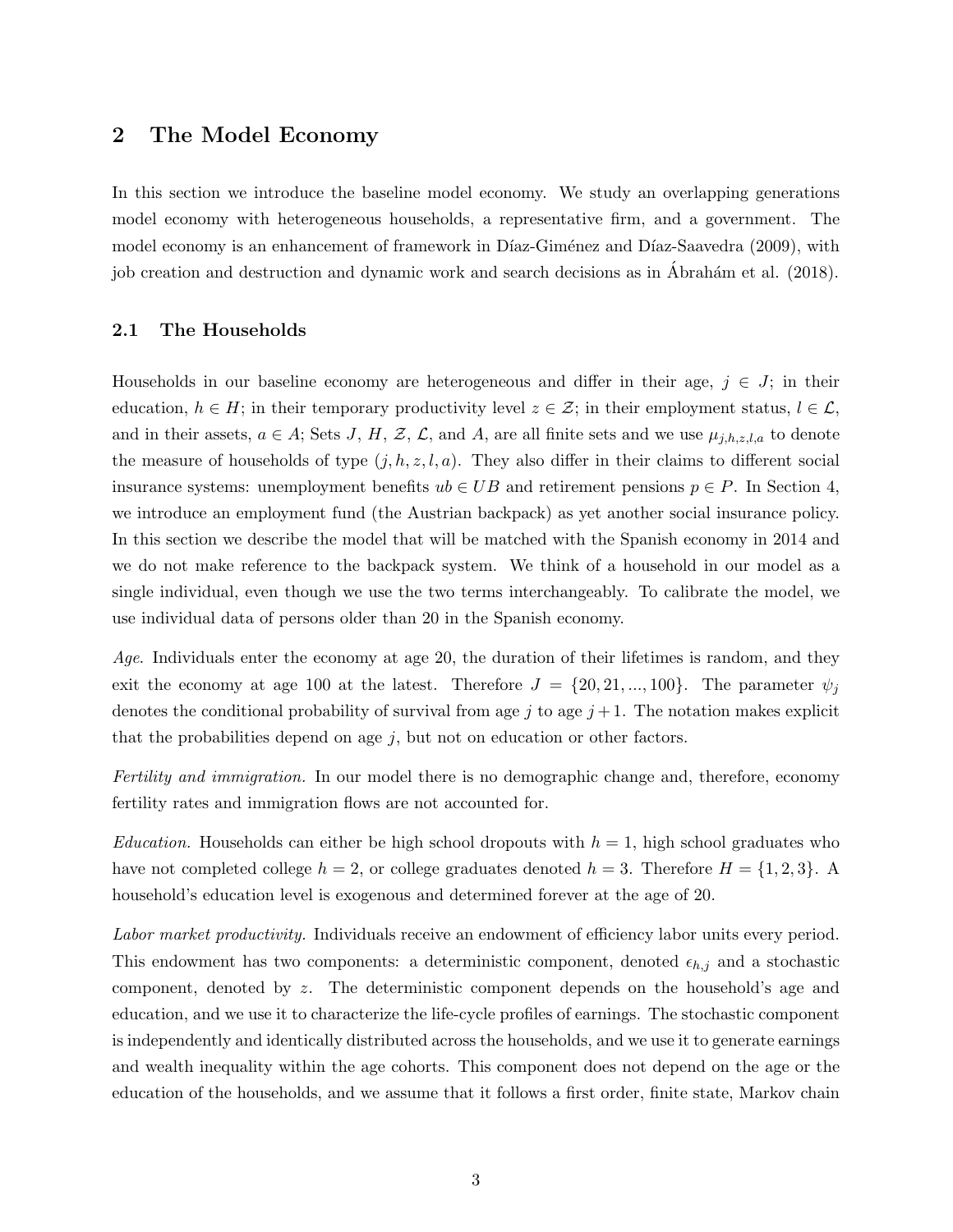with conditional transition probabilities given by Γ:

<span id="page-5-1"></span>
$$
\Gamma\left[z'|z\right] = \Pr\left\{z_{t+1} = z'|z_t = z\right\},\ \text{with}\ z, z' \in Z. \tag{1}
$$

Every period, agents who have not retired yet receive a new realization of z. Accordingly, the labor productivity is given by  $\epsilon_{h,j}z$ . An individual may or may not have a job opportunity in any given period. If he does and decides to work, he works for a given number of hours denoted  $e_j$ , that depend on age.<sup>[2](#page-5-0)</sup> His gross labor earnings during that period, y, are given by  $\epsilon_{h,j}z$  times the economy-wide wage rate w:

$$
y = \omega \epsilon_{h,j} z e_j. \tag{2}
$$

Labor market status. In the model economy, an agent is either employed, unemployed, non-active or retired. Every individual enters the economy with a job opportunity. An individual with a job at hand in the beginning of the period, who decides to work, is employed in that period and his labor market status is denoted by  $l = e$ . An agent without a job or who decides not to work, can search for a new job for the next period - becoming unemployed -, or choose not to search and remain non-active in that period. An unemployed household who is eligible for unemployment benefits is labeled  $u^e$ , and if he is not eligible labeled  $l = u^n$ . An agent not working and also not actively searching for a job, who has not retired yet, is non-active and denoted with  $l = n$ . The eligibility criteria is defined below. Every worker faces a positive probability of becoming jobless next period, and every jobless agent (who has not retired) receives a job offer with some probability. The probability of receiving a job offer is higher for job-searchers than for non-active agents. Once a household has reached the early retirement age, it decides whether to retire. The retirement decision is irreversible and there is no mandatory retirement age.

Workers. A worker provides labor services and receives a compensation that depends on his efficiency labor units. Workers face a probability of loosing their job at the end of the period, denoted  $\sigma_j$ . This probability is age dependent, and we use it to generate the observed labor market flows between employment and non-employment states within age cohorts. With probability  $1-\sigma_j$ , the worker keeps his job, draws a productivity according to  $\Gamma$ , and decides whether to continue working or to quit.

Unemployed. Unemployed agents who lost a job at the end of the previous period and exercise a search effort are entitled to collect unemployment benefits determined by the function b, specified below. At the end of each unemployment period, an unemployed receives a job offer with probability  $\lambda_j^u$ . This probability is again age dependent, and we use it to generate the observed labor market flows between unemployment and employment.

Non-Active. Agents that are without a job and do not actively search for a new one are labeled non-active. Those agents are not eligible for unemployment benefits, and receive a job offer for

<span id="page-5-0"></span><sup>&</sup>lt;sup>2</sup>All the details on the calibration of the process  $\epsilon_{h,j}$  and  $e_j$  are provided in Section [3](#page-13-0)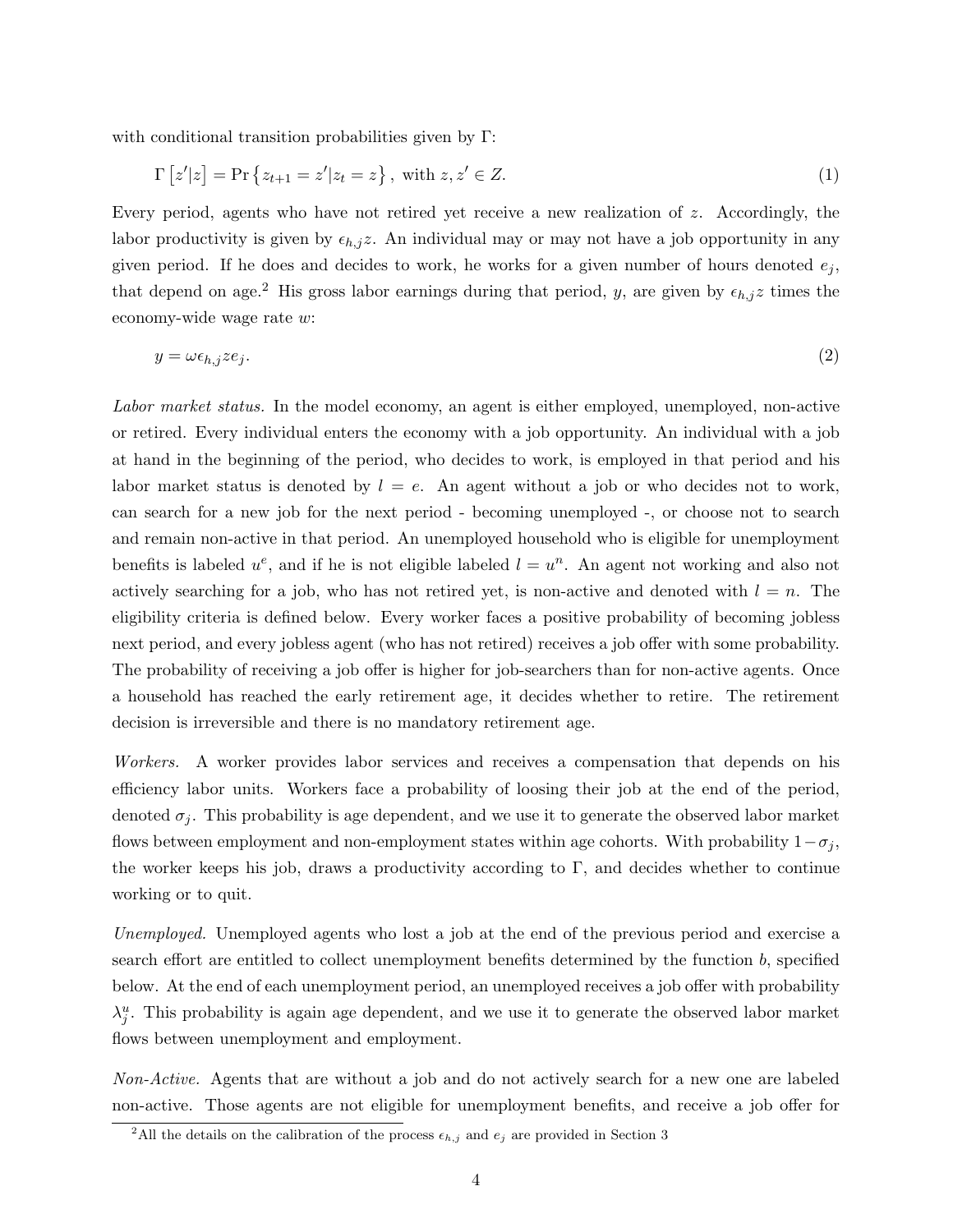next period with a lower probability than an unemployed agent,  $\lambda_j^n < \lambda_j^n$ . This probability is also age dependent, and we use it to generate the observed labor market flows between non-activity and employment.

Retirees. Households who are  $R_0$  years old or older and have a job decide whether to to retire and collect the retirement pension. They take this decision after observing their current labor productivity. If they decide to retire, they loose the endowment of labor efficiency units for ever and exit the labor market.

Insurance Markets. An important feature of the model is that there are no insurance markets for the stochastic component of the endowment shock nor for unemployment risk. We model different public insurance systems that help agents in the economy to smooth consumption in face of these shocks.

Assets. Households in our model economy differ in their asset holdings, which are constrained to being non-negative. The absence of insurance markets give the households a precautionary motive to save. They do so by accumulating real assets which take the form of productive capital, denoted  $a \in A$ . For computational reasons below we restrict A to be a discrete set  $A = \{a_1, a_2, ..., a_n\}$ .

Unemployment Benefits. Eligibility for unemployment benefits is conditional on having lost a job at some point in the past and not having started a new job yet, and on continuously searching for a job. Eligibility does not expire as long as this condition is met, and non-eligibility is an absorbing state. Eligible agents receive unemployment benefits given  $ub = b_0\bar{y}$ , where  $b_0$  is a replacement rate and  $\bar{y}$  is the average labor earnings in the economy. Unemployment benefits are financed with payroll taxes, described below.

Pensions. Pension payments differ for each educational group,

$$
p_h = p_b \bar{y}_h,\tag{3}
$$

where  $\bar{y}_h$  is the average earnings of households in educational group h during the last  $N_b$  years before the first retirement age,  $R_0$ , and  $p_b$  is a replacement rate. Specifically,  $\bar{y}_h$  is computed as:

$$
\bar{y}_h = \frac{1}{N_b} \sum_{j=R_0 - N_b}^{R_0 - 1} \bar{y}_{jh} \tag{4}
$$

where  $\bar{y}_{ih}$  is the average gross labor earnings of workers aged j and with education h. Finally, in this model we assume that there are no early retirement penalties, nor minimum or maximum pensions. Pension payments are financed with payroll taxes.

Other transfers. In addition to the social insurance systems described before, households receive a small transfer from the government, denoted  $t_r$ .

Preferences. Households derive utility from consumption and leisure, and disutility from search effort. Given our assumption of a discrete choice of work and search, the period utility is described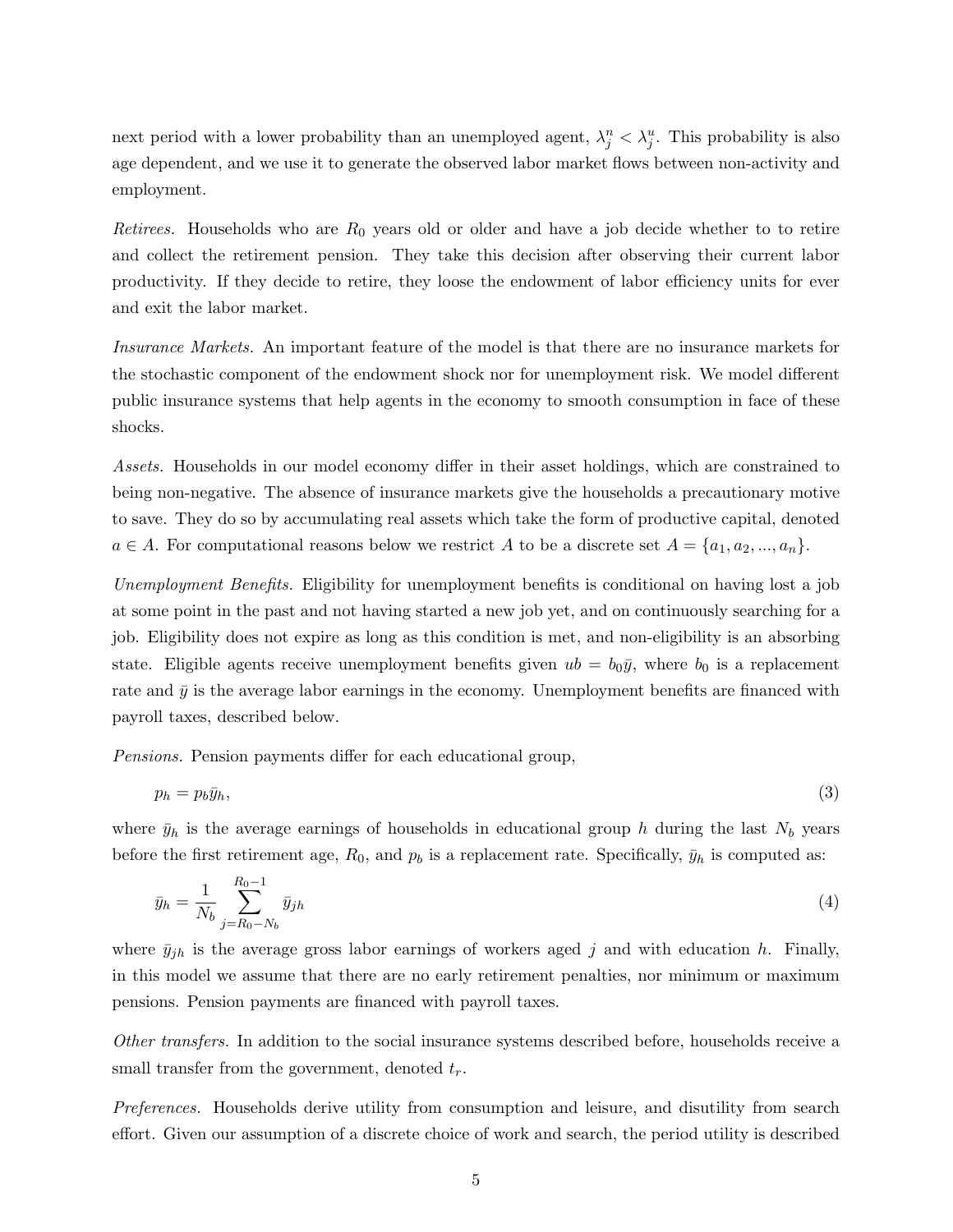by a utility flow from consumption and the utility cost of time allocated to market work and to job search. Non-active and retired agents dedicate all the time endowment to leisure consumption. Accordingly, lifetime utility is given by

$$
\mathbb{E}\sum_{j=20}^{100}\beta^{j-20}\psi_{j-1}\Big[\frac{c^{1-\theta}}{1-\theta}-\alpha w-\gamma s\Big],\tag{5}
$$

where  $\beta$  is a time discount factor, c is consumption and  $\theta$  the curvature parameter,  $\alpha$  and  $\gamma$  are respectively the work and job search utility costs.  $\psi_i$  is the survival probability, and  $\psi_{19} = 1$ . w equals 1 in periods of work and is zero otherwise, and similarly for the search decision s.

#### 2.2 The Firm

In our model economy there is a representative firm. Aggregate output depends on aggregate capital,  $K$ , and on the aggregate labor input,  $L$ , through a constant returns to scale, Cobb-Douglas, aggregate production function of the form

$$
Y = K^{\theta} (AL)^{1-\theta} \tag{6}
$$

where A denotes an exogenous labor-augmenting productivity factor. Factor and product markets are perfectly competitive and the capital stock depreciates geometrically at a constant rate,  $\delta$ .

# 2.3 The Government

The government taxes capital income, household income and consumption, and it confiscates unintentional bequests. It uses its revenues to finance an exogenous flow of public consumption, and to make transfers to households other than pensions. In addition, the government runs a pay-as-yougo pension system and provides unemployment benefits. The consolidated government and pension system budget constraint is then:

<span id="page-7-0"></span>
$$
G + P + U + T_r = T_k + T_p + T_y + T_c + E \tag{7}
$$

where G denotes government consumption,  $P$  denotes total pension payments,  $U$  denotes unemployment benefits,  $T_r$  denotes government transfers other than pensions,  $T_k$ ,  $T_p$ ,  $T_y$ , and  $T_c$ , denote the revenues collected by the capital income tax, the payroll tax, the household income tax, and the consumption tax, and  $E$  denotes unintentional bequests.

Capital income taxes. Capital income taxes are given by  $\tau_k y_k$ , where  $\tau_k$  is the tax rate on gross capital income  $y_k$ .

*Payroll taxes.* Payroll taxes are proportional to before-tax labor earnings:  $\tau_p y$ .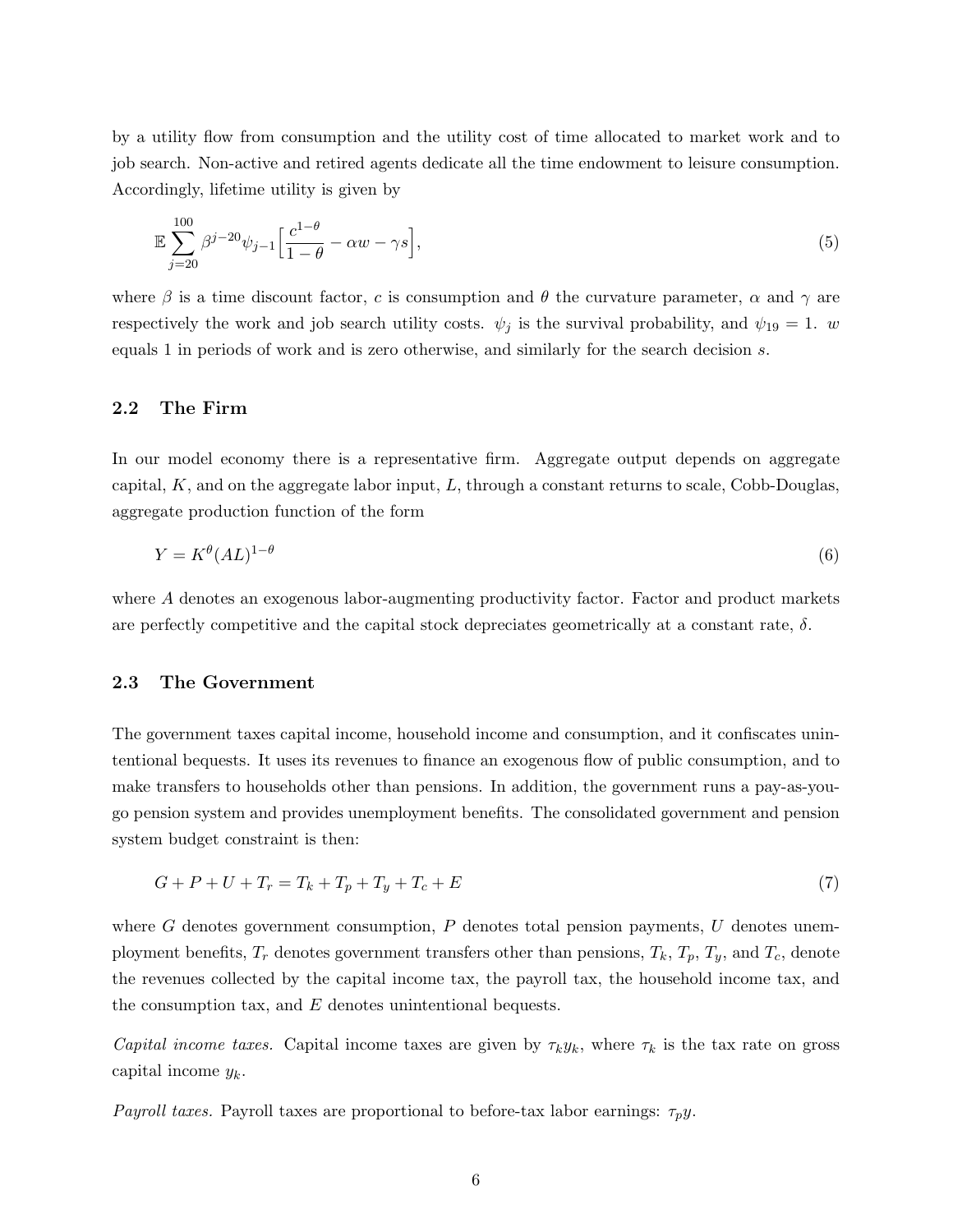Consumption taxes. Similarly, consumption taxes are simply  $\tau_c$ , where  $\tau_c$  is the consumption tax rate and c is consumption.

Household income taxes. In this model, we assume a simplified income tax formula according to which the income tax is proportional to the income level:  $\tau_y y_b$ , where  $\tau_y$  is a tax rate parameter and  $y_b$  is the tax base. The income tax base depends on the employment status. If a household is employed,

$$
y_b = (1 - \tau_p)y + r(1 - \tau_k)a + t_r.
$$
\n(8)

For the unemployed and non-active agents,

$$
y_b = r(1 - \tau_k)a + t_r,\tag{9}
$$

and for a retired household:

$$
y_b = r(1 - \tau_k)a + t_r + p. \tag{10}
$$

In these expressions,  $p$  is the retirement pension, that depends on  $h$  as explained before.

# <span id="page-8-0"></span>2.4 The Backpack System

Our baseline model, calibrated to the Spanish economy in 2014, does not feature the employment fund that we denote by Backpack system. Hence, even though to simplify the model description we omit the backpack system in the next section, we explain it here to fix ideas. It is at the center of our analysis in the policy experiments discussed in Section [4.](#page-19-0) The backpack system is a fully-funded social security program, similar to the system introduced in Austria in 2003. Every individual starts without backpack claims. For every period of employment, a worker sees a small portion  $\tau_b$  (around 1.5% in Austria) of his labor income deducted and invested into a personal employment-linked savings account, which is remunerated at the market rate of return,  $r$ . If  $b_t$  is the level of backpack assets at the beginning of an employment period, then next period's backpack evolves according to:

$$
b_{t+1} = \tau_b y_t + (1 + r(1 - \tau_k))b_t,\tag{11}
$$

When a worker looses his job, his backpack assets are added to his private savings that he can use to finance consumption (present or future, as he can choose to save the backpack assets). In contrast, if a worker chooses to quit his job while still in the labor force, he keeps the backpack but cannot withdraw. In that period, the backpack evolves according to

$$
b_{t+1} = (1 + r(1 - \tau_k))b_t.
$$
\n<sup>(12)</sup>

Upon retirement, backpack assets are added to private savings and households can use them as they please. The aggregate amount of backpack assets is invested in the capital market and adds to the supply of productive capital in the economy.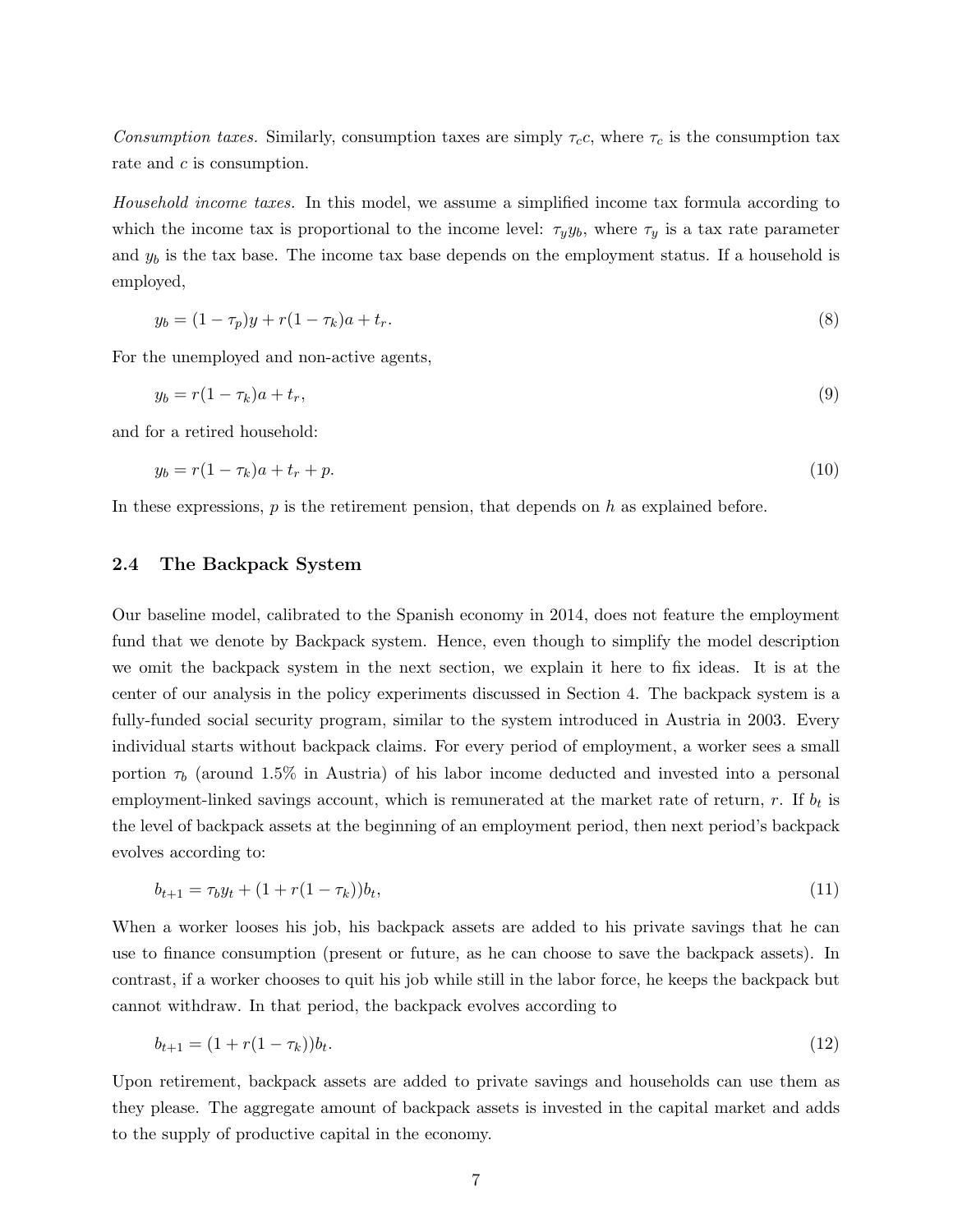### <span id="page-9-1"></span>2.5 The Households' Decision Problem

The households' problem is described recursively. To simplify the exposition, we describe first the consumption and savings decision facing each household after his labor market decision has been taken. Given the value of having a job opportunity or being jobless, the optimal consumption and savings decisions determine the value of working, searching, inactivity, and retirement. With those values, we in turn describe the optimal labor market decisions.

We start with individuals that are younger than the minimum retirement age, specifically  $j < R_0$ . In this way we can abstract, for now, from the retirement decision. An individual of age  $j$  and education level h, private savings a, stochastic productivity z, and is currently employed  $(w)$ , faces the following optimization problem:

<span id="page-9-0"></span>
$$
W_{h,j}(a,z) = \max_{(c,a') \in B_h^e(a,z)} \left\{ \frac{c^{1-\theta}}{1-\theta} - \alpha + \beta \psi_j \sum_{z' \in Z} \Gamma(z'|z) \Big[ (1-\sigma_j) J_{h,j+1}(a',z') \right. \\ \left. + \sigma_j L_{h,j+1}(a',z',1) \Big] \right\},\tag{13}
$$

subject to the budget constraint  $B_h^e$  given by

$$
B_h^e(a, z) = \left\{ (c, a') : c, a' \ge 0, \text{ and } (1 + \tau_c)c + a' + \tau_y y_b + \tau_p y \ge (1 + r(1 - \tau_k))a + y + t_r \right\}.
$$
\n(14)

with  $y = \omega \epsilon_{h,j} z e_j$  and  $y_b = (1 - \tau_p)y + r(1 - \tau_k)a + t_r$ .

Equation [\(13\)](#page-9-0) above reads in the following way: the first two terms inside the curly brackets reflect the flow utility from consumption and the utility cost of work,  $\alpha$ . The continuation value, discounted by  $\beta$  times the probability of survival until age  $j+1$ , given by  $\psi_j$ , reflects all the possible continuation histories of the realization of the stochastic component  $z' \in \mathcal{Z}$ , and two distinct labor market outcomes. With probability  $1 - \sigma_j$ , the worker keeps the job in the next period, which has a value  $J_{h,j+1}$  that also depends on next period's assets  $a'$  and the new realization of idiosyncratic productivity  $z'$ . With probability  $\sigma_j$ , the worker looses his job and starts next period jobless, with value  $L_{h,j+1}$ . This value depends on whether the household is eligible for unemployment compensation. After a period of work and a separation shock, the agent is eligible and hence the last argument of L equals 1, denoting eligibility for unemployment benefits (0 denotes not eligible, below). Savings  $a'$  are optimally chosen today and  $z'$  follows the Markov chain described in [\(1\)](#page-5-1). A household currently unemployed and eligible for unemployment benefits solves the following problem:

$$
U_{h,j}(a,z,1) = \max_{(c,a') \in B_h^{u^e}(a,z)} \left\{ \frac{c^{1-\theta}}{1-\theta} - \gamma + \beta \psi_j \sum_{z' \in Z} \Gamma(z'|z) \left[ \lambda_j^u J_{h,j+1}(a',z') + (1-\lambda_j^u) L_{h,j+1}(a',z',1) \right] \right\},
$$
\n(15)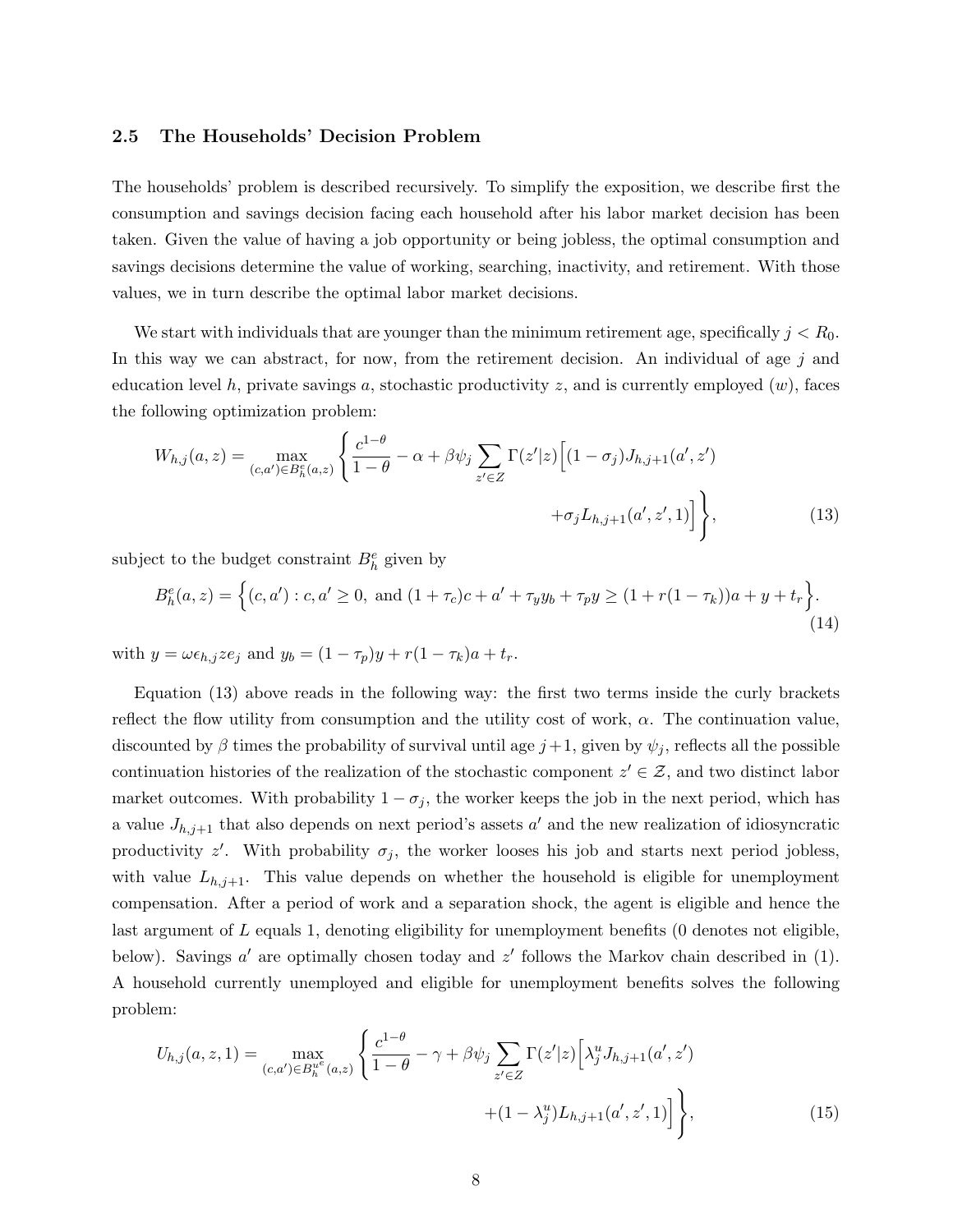subject to

$$
B_h^u(a, z, 1) = \left\{ (c, a') : c, a' \ge 0, \text{ and } (1 + \tau_c)c + a' + \tau_y y_b + \ge (1 + r(1 - \tau_k))a + ub + t_r \right\},\tag{16}
$$

where  $y_b = r(1 - \tau_k)a + t_r$  (also in [\(18\)](#page-10-0), [\(20\)](#page-10-1) and [\(25\)](#page-11-0) below). Similarly, an unemployed household who is not eligible for benefits solves

$$
U_{h,j}(a,z,0) = \max_{(c,a') \in B_h^{u^n}(a,z)} \left\{ \frac{c^{1-\theta}}{1-\theta} - \gamma + \beta \psi_j \sum_{z' \in Z} \Gamma(z'|z) \left[ \lambda_j^u J_{h,j+1}(a',z') \right] + (1-\lambda_j^u) L_{h,j+1}(a',z',0) \right] \right\},\tag{17}
$$

with the important difference that in this case there are no unemployment benefits:

<span id="page-10-0"></span>
$$
B_h^u(a, z, 0) = \left\{ (c, a') : c, a' \ge 0, \text{ and } (1 + \tau_c)c + a' + \tau_y y_b \ge (1 + r(1 - \tau_k))a + t_r \right\}.
$$
 (18)

Note that eligibility for unemployment benefits is represented by the last argument in the value functions  $U$  and  $L$ , and the expression for the budget constraint of the unemployed: 1 means the agent is eligible for benefits, a 0 means he is not. An agent who is currently unemployed, eligible for benefits, and does not find a job for next period will continue to be eligible (and will collect unemployment benefits if he decides to continue searching for a job). In contrast, an agent who is currently non-eligible (because he quit the job or because we was not eligible last period) will continue to be non-eligible next period. Finally, households may decide to stay out of the labor market, by not working and not actively searching for a job. The problem is:

$$
N_{h,j}(a,z) = \max_{(c,a') \in B_h^n(a)} \left\{ \frac{c^{1-\theta}}{1-\theta} + \beta \psi_j \sum_{z' \in S} \Gamma(z'|z) \left[ \lambda_j^n J_{h,j+1}(a',z') \right] + (1-\lambda_j^n) L_{h,j+1}(a',z',0) \right] \right\},\tag{19}
$$

For non-active households, the flow utility comes only from consumption, and the job arrival rates are lower than for the unemployed and given by  $\lambda_j^n$ . As in the previous case, consumption and investment are supported solely by past savings and government transfers:

<span id="page-10-1"></span>
$$
B_h^n(a) = \left\{ (c, a') : c, a' \ge 0, \text{ and } (1 + \tau_c)c + a' + \tau_y y_b \ge (1 + r(1 - \tau_k))a + t_r \right\}.
$$
 (20)

To close the description of the household's problem when  $j < R_0$ , the values of having a job or being jobless at the beginning of a period pin down the work and search decicions:

$$
J_{h,j}(a,z) = \max_{w \in \{0,1\}} \left\{ wW_{h,j}(a,z) + (1-w)L_{h,j}(a,z) \right\},\tag{21}
$$

$$
L_{h,j}(a,z,1) = \max_{s \in \{0,1\}} \left\{ s \, U_{h,j}(a,z,1) + (1-s) N_{h,j}(a,z) \right\},\tag{22}
$$

$$
L_{h,j}(a,z,0) = \max_{s \in \{0,1\}} \left\{ s U_{h,j}(a,z,0) + (1-s) N_{h,j}(a,z) \right\}.
$$
 (23)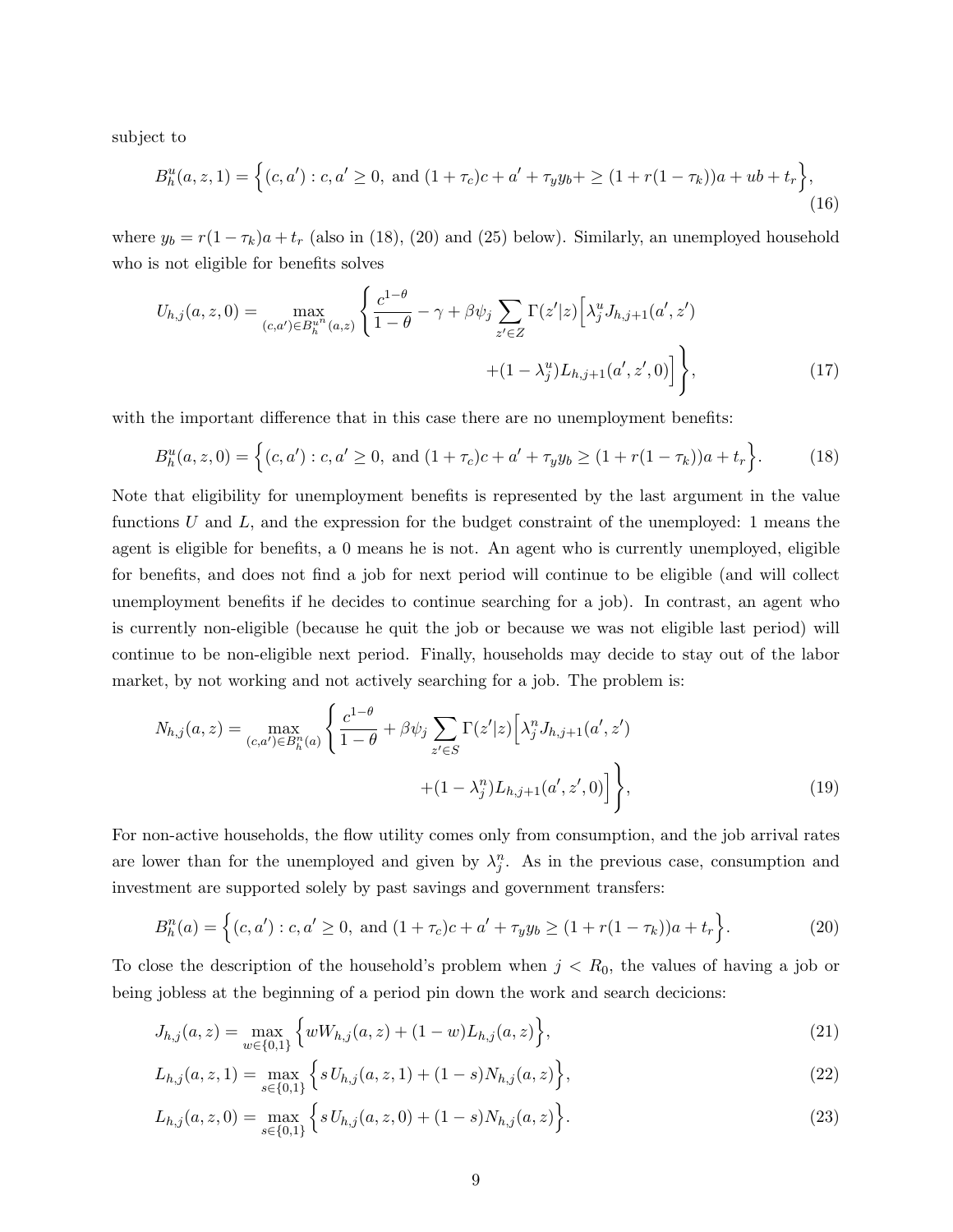We consider now the the problem of the retiree and the retirement decision. Retired individuals are not in the labor market and have no endowment of efficiency units of labor. They finance consumption with past private savings, pension payments (and with backpack savings if there is a backpack system). The problem is a standard consumption-savings decision, with survival risk and a certain maximum attainable age, assumed to be  $j = 100$ . At age  $j = 99$ , the continuation value is zero because the agent exist the economy next period with probability one. Before that, the retired household solves:

$$
V r_{h,j}(a) = \max_{(c,a') \in B_h^r(a)} \left\{ \frac{c^{1-\theta}}{1-\theta} + \beta \psi_j V r_{h,j+1}(a') \right\},\tag{24}
$$

subject to

<span id="page-11-0"></span>
$$
B_h^r(a) = \left\{ (c, a') : c, a' \ge 0, \text{ and } (1 + \tau_c)c + a' + \tau_y y_b \ge (1 + r(1 - \tau_k))a + p_h + t_r \right\}.
$$
 (25)

The problem depends on state  $a$  and on  $h$ , the education level, because the pension payments depend on h:  $p_h$ . From the first retirement age  $R_0$  on, an employed household compares the value of retirement  $V_{h,j}$  with the value of working one additional period, depending on his current labor market productivity. In addition to his current endowment of efficiency units, the decision depends on his savings and on his education level that, as we have assumed, determines is pension payments. The retirement decision is given by:

<span id="page-11-1"></span>
$$
r(j, h, a, z) = \underset{\rho \in \{0, 1\}}{\operatorname{argmax}} \left\{ (1 - \rho) J_{h,j}(a, z) + \rho V r_{h,j}(a) \right\}.
$$
 (26)

### 2.6 Steady-state dynamics

The steady-state dynamics of the economies under study have the following characterisation. Given a distribution of households entering the economy  $(j = 20 \text{ and } a = 0; \text{ say, at } T)$  they all receive a job opportunity and make their consumption, asset and employment decisions. These households' decisions together with their survival probabilities define the distribution of this cohort the following year  $(T + 1)$  at  $j = 21$ , but it also the distribution of households of  $j = 21$  at T. Similarly, for  $j = 22, ..., 100$ ; that is, the different cohorts coexisting at T mirror the evolution of the distribution of households entering the economy at T up to the end of their potential survival  $j = 100$ . In other words, the decisions that agents of generation  $T$  make through their live are already made in the year they enter the labour market by older agents if they have the same state. By construction, this is a steady-state distribution, which is our benchmark distribution. Different economies simply expose the T cohort distribution to different public insurance systems and, therefore, all the cohorts coexisting at T behave as if the given system was in place when they entered the economy.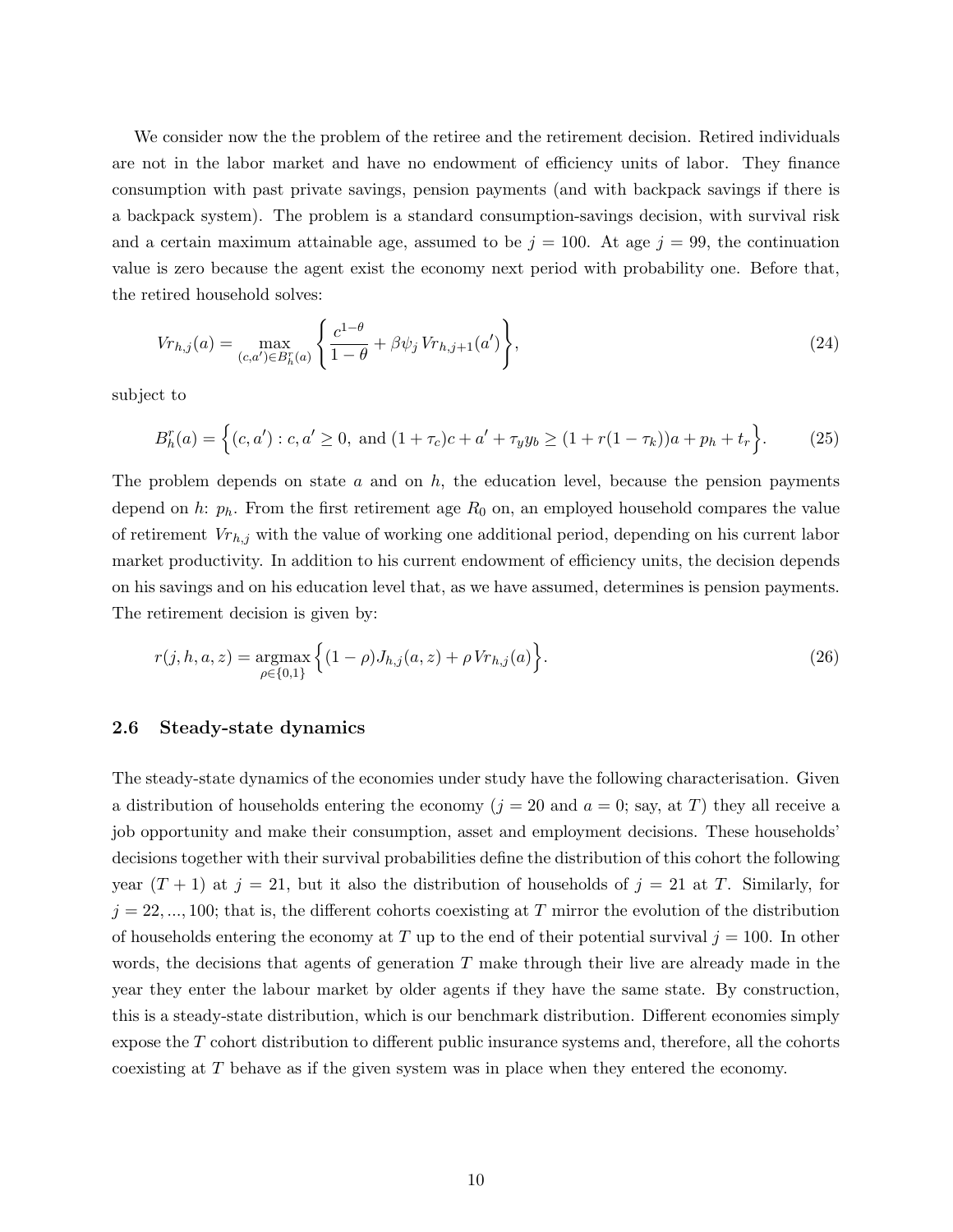# 2.7 Definition of Stationary Equilibrium

Let  $j \in J$ ,  $h \in H$ ,  $z \in \mathcal{Z}$ ,  $l \in \mathcal{L}$ , and  $a \in A$ , and let  $\mu_{j,h,z,l,a}$  be a probability measure defined on  $\Re = J \times H \times Z \times Z \times A^3$  $\Re = J \times H \times Z \times Z \times A^3$  Then, a stationary competitive equilibrium for this economy is a government policy,  $\{G, P, T_r, U, T_k, T_s, T_y, T_c, E\}$ , a household policy,  $\{c(j, h, z, l, a), w(j, h, z, l, a), w(k, l, a), w(k, l, a)\}$  $s(j, h, z, l, a), r(j, h, a, z), a'(j, h, z, l, a)$ , a measure,  $\mu$ , factor prices,  $\{r, w\}$ , macroeconomic aggregates,  $\{C, Y, K, L\}$ , and a function,  $Q$ , such that:

- $(i)$  The government policy satisfy the consolidated government described in Expression  $(7)$ .
- (ii) Firms behave as competitive maximizers. That is, their decisions imply that factor prices are factor marginal productivities  $r = f_1(K, AL) - \delta$  and  $\omega = f_2(K, AL)$ .
- (*iii*) Given the government policy, and factor prices, the household policy solves the households' decision problem defined in Expressions [\(13\)](#page-9-0), through [\(26\)](#page-11-1).
- $(iv)$  The stock of capital, consumption, the aggregate labor input, pension payments, unemployment benefit payments, lump-sum transfers, tax revenues, and accidental bequests are obtained aggregating over the model economy households as follows:

$$
K = \int a d\mu
$$
  
\n
$$
C = \int c d\mu
$$
  
\n
$$
L = \int \epsilon_{jh} z e_j d\mu
$$
  
\n
$$
P = \int p_h d\mu
$$
  
\n
$$
U = \int u b d\mu
$$
  
\n
$$
T_r = \int t_r d\mu
$$
  
\n
$$
T_c = \int \tau_c c d\mu
$$
  
\n
$$
T_k = \int \tau_k y_k d\mu
$$
  
\n
$$
T_p = \int \tau_p y d\mu
$$
  
\n
$$
T_y = \int \tau_y y_b d\mu
$$
  
\n
$$
E = \int (1 - \psi_j)a' d\mu
$$

where all the integrals are defined over the state space  $\Re$ .

<span id="page-12-0"></span><sup>&</sup>lt;sup>3</sup>For convenience, whenever we integrate the measure of households over some dimension, we drop the corresponding subscript.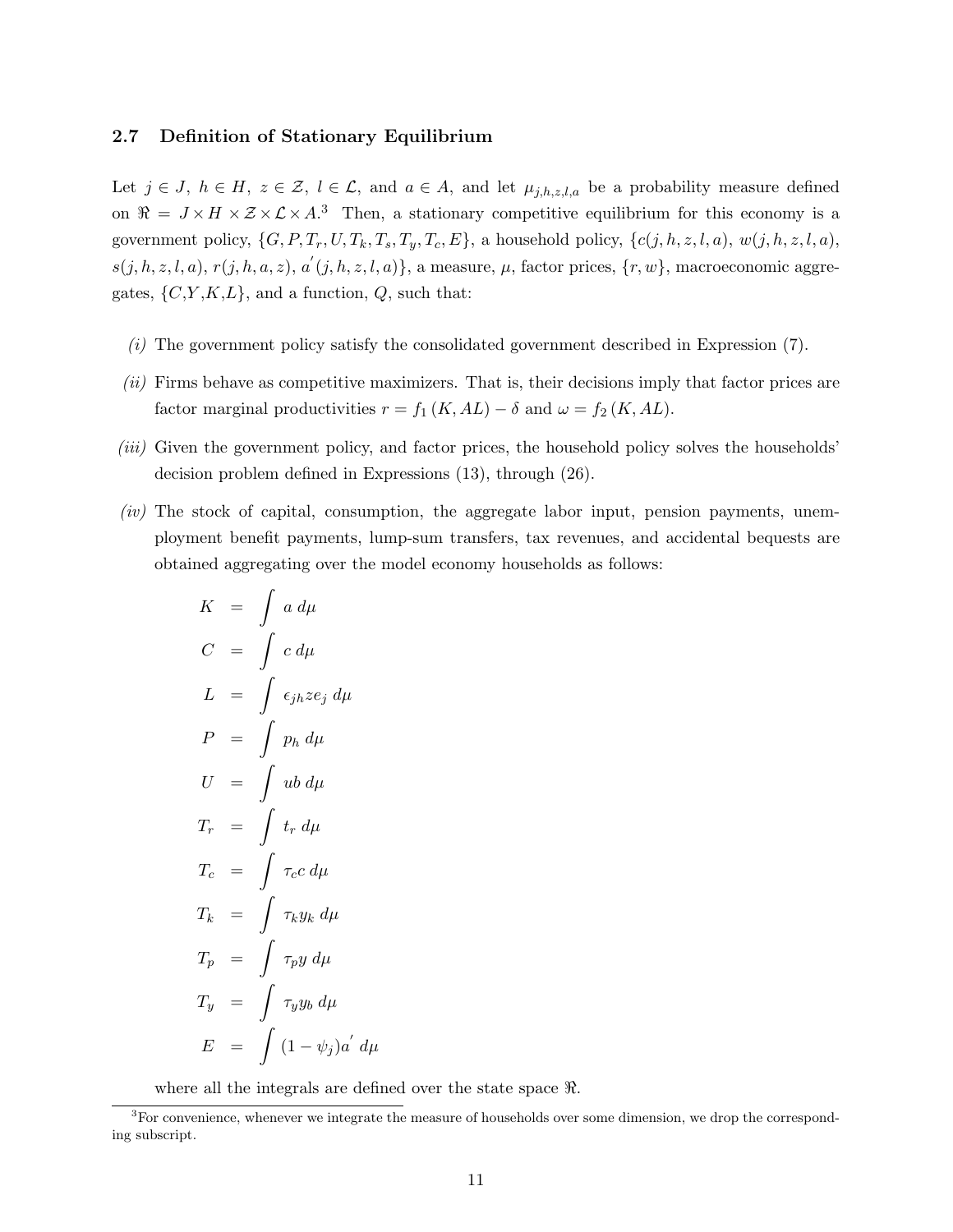$(vi)$  The goods market clears:

$$
C + \int (a' - (1 - \delta)a)d\mu + G = F(K, AL). \tag{27}
$$

(*vii*) The law of motion for  $\mu_j$  is:

$$
\mu_{j+1} = \int_{\Re} Q d\mu_j. \tag{28}
$$

Describing function Q formally is complicated because it specifies the transitions of the measure of households along its five dimensions: age, education level, productivity, employment status, and assets holdings. An informal description of this function is the following: We assume that new-entrants, who are 20 years old, enter the economy with a job opportunity, that they draw the stochastic component of their endowment of efficiency labor units from its invariant distribution, and that they own zero assets. Their educational shares are exogenous. The evolution of  $\mu_{jh}$  is exogenous, it replicates the the distribution by age and education of the Spanish population in our calibration target year, 2014. The evolution of  $\mu_z$  is governed by the conditional transition probability matrix of its stochastic component. The evolution of  $\mu_l$ , is governed by the exogenous probabilities of find/loss a job, by the endogenous employment and search decisions, and by the optimal decision to retire. The evolution of  $\mu_a$  is determined by the optimal savings decision and by the changes in the population.

# <span id="page-13-0"></span>3 Calibration

To calibrate our model economy we do the following: First, we choose a calibration target country — Spain in this article— and a calibration target year  $-2014$  in this article. Then we choose the initial conditions and the parameter values that allow our model economy to replicate as closely as possible selected macroeconomic aggregates and ratios, distributional statistics, and the institutional details of our chosen country in our target year. We describe these steps in the subsections below.

#### 3.1 Initialising the steady-state

In order to determine the steady-state, first we choose as an initial distribution of households  $\mu_0 = \mu_{2014}$ ; that is, we take  $\mu_{jh}$  at year 2014 directly from the Spanish Institute of Statistics (INE). The initial distribution of households implies an initial value for the capital stock. This value is  $K_{2014} = 8.8025$ . The initial distribution of households and the initial survival probabilities determine the initial value of unintentional bequests,  $E_{2014}$ . Finally, we must also specify the initial values for the productivity process,  $A_{2014}$ . Since  $A_{2014}$  determines the units which we use to measure output and does nothing else, we choose  $A_{2014} = 1.0$ .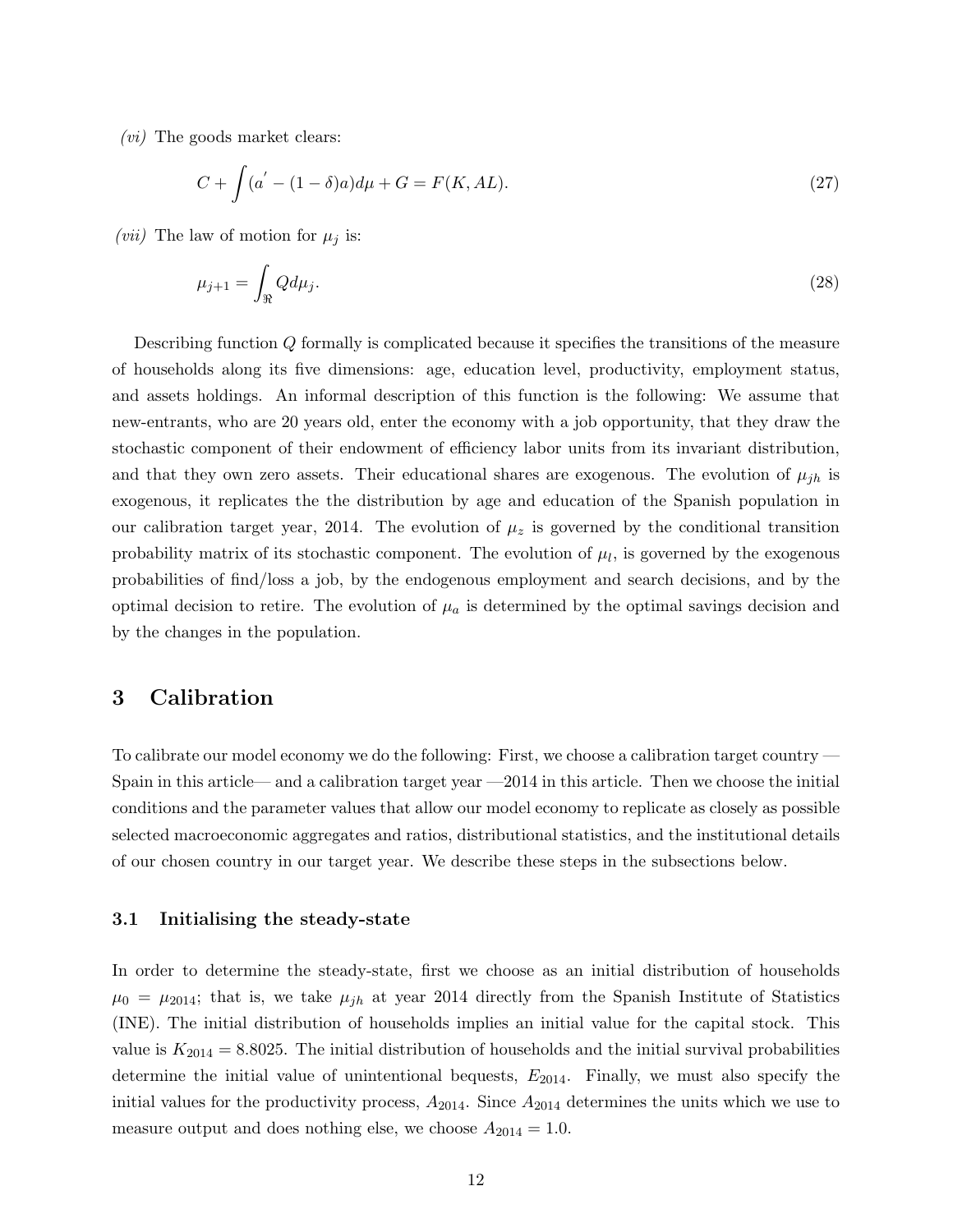# 3.2 Parameters

Once the initial conditions are specified, to characterize our model economy fully, we must choose the values of a total of 40 parameters. Of these 40 parameters, 4 describe the household preferences, 3 describe the age profile of hours worked, 21 the process on the endowment of efficiency labor units, 2 the production technology, 4 the pension system rules, and 6 the remaining components of the government policy. To choose the values of these 40 parameters we need 40 equations or calibration targets which we describe below.

### 3.3 Equations

To determine the values of the 40 parameters that identify our model economy, we do the following. First, we determine the values of a group of 21 parameters directly using equations that involve either one parameter only, or one parameter and our guesses for  $(K, L)$ . To determine the values of the remaining 19 parameters we construct a system of 19 non-linear equations. Most of these equations require that various statistics in our model economy replicate the values of the corresponding Spanish statistics in 2014. We describe the determination of both sets of parameters in the subsections below.

### 3.3.1 Parameters determined solving single equations

The life-cycle profile of earnings. We measure the deterministic component of the process on the endowment of efficiency labor units independently of the rest of the model. We estimate the values of the parameters of the three quadratic functions that we describe in Expression [\(29\)](#page-14-0), using the age and educational distributions of hourly wages reported by the *Instituto Nacional de Estadística* (INE) in the *Encuesta de Estructura Salarial* (2010) for Spain.<sup>[4](#page-14-1)</sup> This procedure allows us to identify the values of 9 parameters directly.

<span id="page-14-0"></span>
$$
\epsilon_{jh} = \xi_{1h} + \xi_{2h}j - \xi_{3h}j^2 \tag{29}
$$

Age profile of hours worked. To characterize the age profile of full-time hours, we use data from the Encuesta de Empleo del Tiempo 2010 provided by the Spanish National Institute of Statistics (INE). We impute hours supplied to the market as a fraction of the total time endowment and we assume that the time endowment is 14 hours a day, 7 days a week. We then parameterize the average allocated time to market activities per age with the help of quadratic curves. That is, we estimate  $e_i$  as:

$$
e_j = a_1 + a_2 j - a_3 j^2 \tag{30}
$$

<span id="page-14-1"></span><sup>4</sup>Since we only have data until age 64, we estimate the quadratic functions for workers in the 20–64 age cohort and we project the resulting functions from age 65 onwards.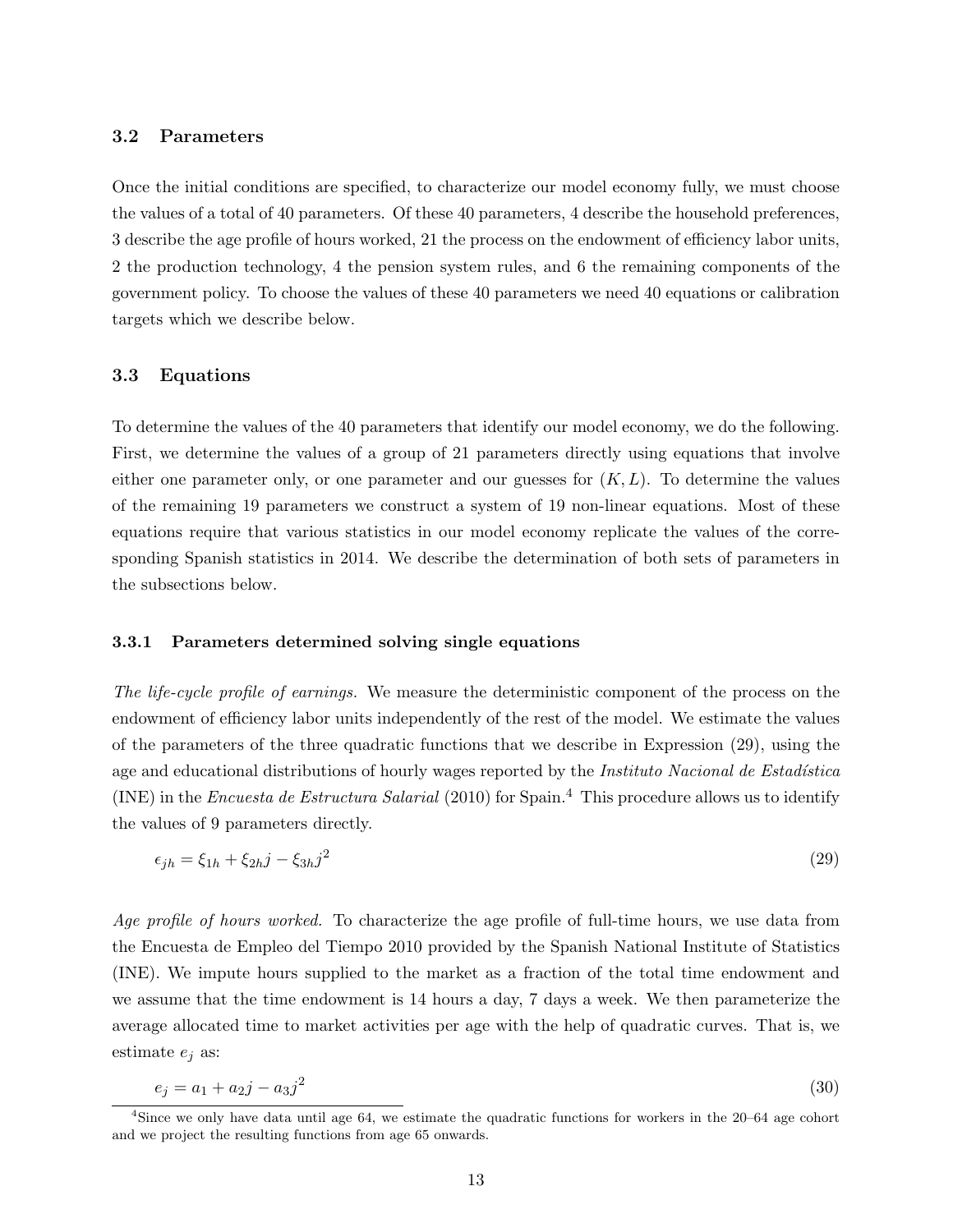|                                               | Parameter      | Value   |
|-----------------------------------------------|----------------|---------|
| Parameters determined directly                |                |         |
| Earnings Life- $\overline{\text{Cycle}}$      |                |         |
|                                               | $\xi_{1,1}$    | 0.9189  |
|                                               | $\xi_{1,2}$    | 0.8826  |
|                                               | $\xi_{1,3}$    | 0.5064  |
|                                               | $\xi_{2,1}$    | 0.0419  |
|                                               | $\xi_{2,2}$    | 0.0674  |
|                                               | $\xi_{2,3}$    | 0.1648  |
|                                               | $\xi_{3,1}$    | 0.0006  |
|                                               | $\xi_{3,2}$    | 0.0008  |
|                                               | $\xi_{3,3}$    | 0.0021  |
| Age Profile of Hours Worked                   |                |         |
|                                               | $a_1$          | 0.3649  |
|                                               | a <sub>2</sub> | 0.0025  |
|                                               | $a_3$          | 0.00005 |
| Preferences                                   |                |         |
| Curvature                                     | $\sigma$       | 2.0000  |
| Technology                                    |                |         |
| Capital share                                 | $\theta$       | 0.4702  |
| <b>Public Pension System</b>                  |                |         |
| Number of years of contributions              | $N_b$          | 17      |
| First retirement age                          | $R_0$          | 61      |
| Parameters determined by guesses for $(K, L)$ |                |         |
| <b>Public Pension System</b>                  |                |         |
| Payroll Tax Rate                              | $\tau_p$       | 0.2954  |
| Government Policy                             |                |         |
| Government consumption                        | G              | 0.5181  |
| Capital income tax rate                       | $\tau_k$       | 0.1116  |
| Consumption tax rate                          | $\tau_c$       | 0.2330  |
| Income tax Rate                               | $\tau_y$       | 0.1214  |

<span id="page-15-0"></span>Table 1: Parameters determined solving single equations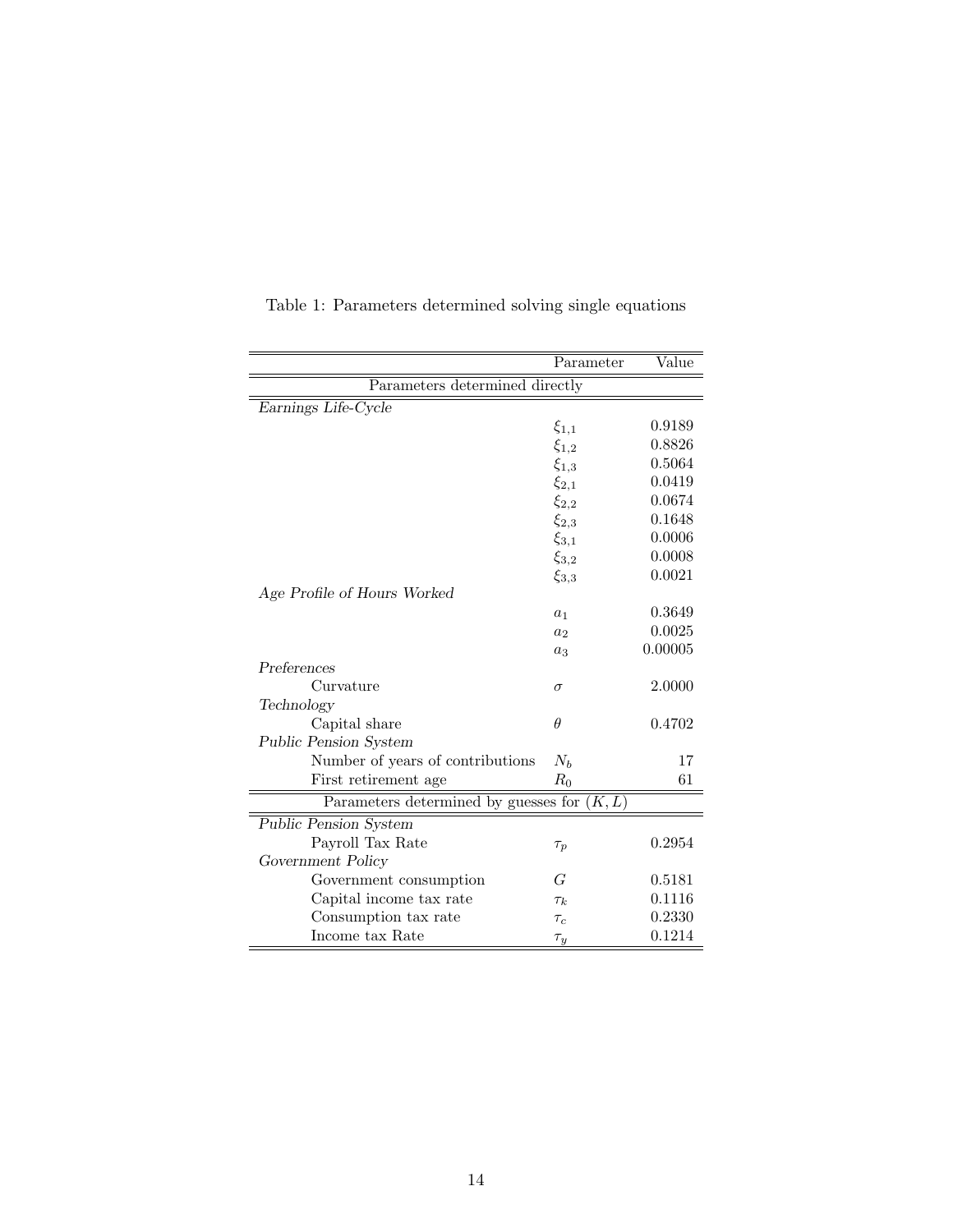Full hours worked rise initially and then they level off. Starting in the 50s, hours decline slightly. This procedure allows us to identify the values of 3 parameters directly.

The pension system. In 2014 in Spain, the payroll tax rate paid by households was 28.3 percent and it was levied only on the first 50,358 euros of annual gross labor income. Since we omit the tax cap, we impose that all gross earnings pay pension contributions. We also impose that payroll tax collections are used to finance both pension payments and unemployment benefits. This implies that the payroll tax rate in our model economy is 0.2954.

Our choice for the number of years used to compute the retirement pensions in our benchmark model economy is  $N_b = 17$ . This is because in 2014 the Spanish Régimen General de la Seguridad Social took into account the last 17 years of contributions prior to retirement to compute the pension. Finally, our choice for the first retirement age is  $R_0 = 61$ .

Government policy. To specify the government policy, we must choose the values of government consumption,  $G_t$ , of the tax rate on capital income,  $\tau_k$ , of the tax rate on income,  $\tau_y$ , and of the tax rate on consumption,  $\tau_c$ .

Preferences. Of the three parameters in the utility function, we choose the value of only  $\sigma$  directly. Specifically, we choose  $\sigma = 2.0$ .

Technology. According to the Spanish National Institute of Statistics data (INE), the capital income share in Spanish GDP was 0.4702 in 2014. Consequently, we choose  $\theta = 0.4702$ .

Adding up. So far we have determined the values of 21 parameters either directly or as functions of our guesses for  $(K, L)$  only. We report their values in Table [1.](#page-15-0)

#### 3.3.2 Parameters determined solving a system of equations

We still have to determine the values of 19 parameters. To find the values of those 19 parameters we need 19 equations. Of those equations, 14 require that model economy statistics replicate the value of the corresponding statistics for the Spanish economy in 2014, 4 are normalization conditions, and the last one is the government budget constraint that allows us to determine the value of  $Z/Y^*$ residually.

Aggregate Targets. According to the BBVA database, in 2014 the value of the Spanish capital stock was 3,194,730 million euros.<sup>[5](#page-16-0)</sup> According to the *Instituto Nacional de Estadística* (INE) in 2014 the

<span id="page-16-0"></span><sup>&</sup>lt;sup>5</sup>This number can be found at  $http://www.fbbva.es/TLFU/microsites/stock09/fbbva_stock08_index.html$ .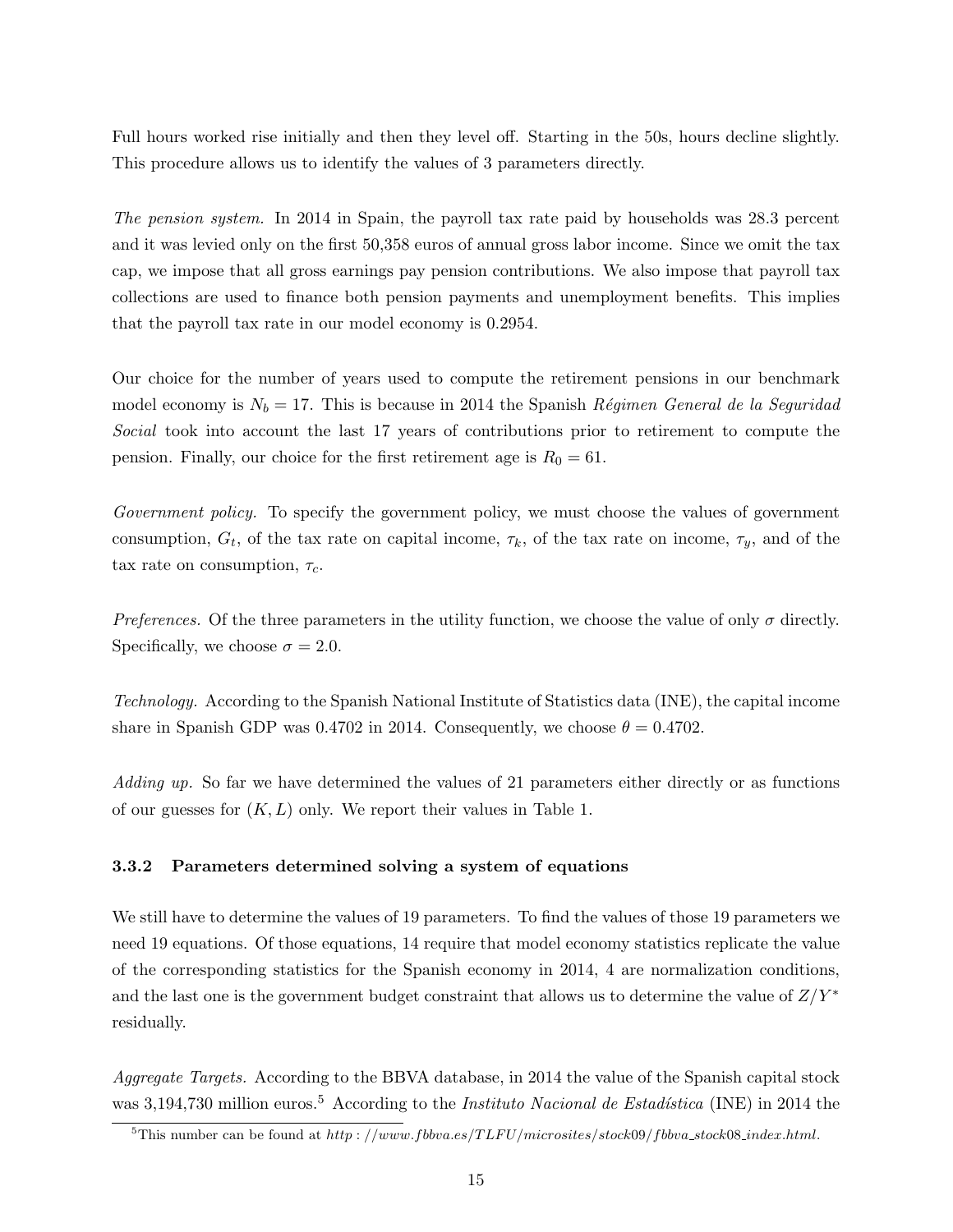|  | Table 2: Macroeconomic Aggregates and Ratios in 2014 $(\%)$ |  |  |  |  |
|--|-------------------------------------------------------------|--|--|--|--|
|--|-------------------------------------------------------------|--|--|--|--|

|       | $\gamma_{V^*a}$ | $P/V^*$ | $I1/Y^{*b}$<br>◡ | $K/V*c$ | $W^d$ |  |
|-------|-----------------|---------|------------------|---------|-------|--|
| Spain |                 |         |                  | 3.08    | 46.9  |  |

 ${}^a$ Variable  $Y^*$  denotes GDP at market prices.

<sup>b</sup>The ratio  $U/Y^*$  is the Unemployment benefits as a share of Output at market prices.

<sup>c</sup>The target for  $K/Y^*$  is in model units and not in percentage terms.

<sup>d</sup>Variable W is the share of workers in the Spanish population with  $20+$  years old.

<sup>e</sup>Variable I is the share of inactive in the Spanish population with  $20+$  years old.

Spanish Gross Domestic Product at market prices was 1,037,250 million euros. Dividing these two numbers, we obtain  $K/Y = 3.08$ , which is our target value for the model economy capital to output ratio.

According to the INE, Private Consumption plus indirect taxes was 586,080 million euros in 2014 (see Díaz-Giménez and Díaz-Saavedra  $(2017)$  for an explanation). That same year, pension payments were 114,410 million euros and unemployment benefits ammounted 24,570 million euros. Consequently, the ratios of these variables to GDP at market prices are 56.4, 11.1, and 2.4 percent.

Finally, and according to the Encuesta de Población Activa (INE), in Spain in 2014 there were 36,804,100 people aged 20+ years old. That same survey reports that 17,264,850 were workers and 5,436,500 were unemployed. Consequently, these numbers imply that the share of workers was 46.9 percent and the share of unemployed were 14.8 percent.

Distributional Targets. We target the 3 Gini indexes and 5 points of the Lorenz curves of the Spanish distributions of earnings, income and wealth. We have taken these statistics from the Spanish National Institute of Statistics (INE), the OECD, and Budría and Díaz-Giménez (2006), and we report them in bold face in Table [11.](#page-24-0) Castañeda et al.  $(2003)$  argue in favor of this calibration procedure to replicate the inequality reported in the data. These targets give us a total of 8 additional equations.

Normalization conditions. In our model economy there are 4 normalization conditions. The transition probability matrix on the stochastic component of the endowment of efficiency labor units process is a Markov matrix and therefore its rows must add up to one. This gives us three normalization conditions. We also normalize the first realization of this process to be  $z(1)=1$ .

The Government Budget. Finally, the government budget is an additional equation that allows us to obtain residually the government transfers to output ratio,  $T_r/Y^*$ .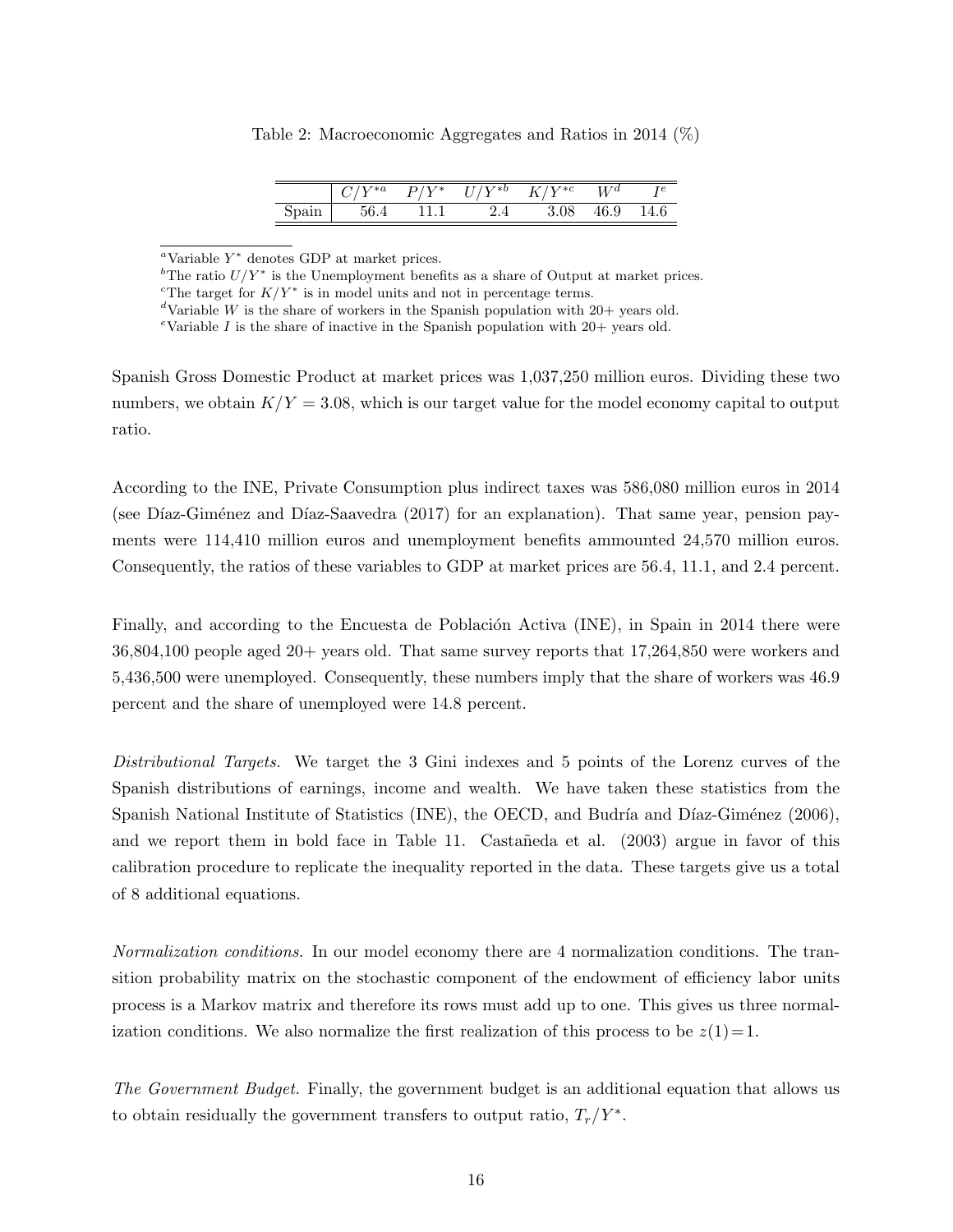|                                   |      | <b>Bottom</b> |                                 |           | Quintiles |      |      | Top  |  |  |
|-----------------------------------|------|---------------|---------------------------------|-----------|-----------|------|------|------|--|--|
|                                   | Gini | 10            | 1st                             | 2nd       | 3rd       | 4th  | 5th  | 10   |  |  |
| The Earnings Distributions $(\%)$ |      |               |                                 |           |           |      |      |      |  |  |
| Spain                             | 0.35 | N.A.          | N.A.                            | N.A. N.A. |           | N.A. | N.A. | N.A. |  |  |
|                                   |      |               | The Income Distributions $(\%)$ |           |           |      |      |      |  |  |
| Spain                             | 0.35 | 2.1           | 6.3                             | 12.1      | 17.2      | 23.7 | 40.7 | 25.0 |  |  |
| The Wealth Distributions $(\%)$   |      |               |                                 |           |           |      |      |      |  |  |
| Spain                             | 0.57 | 0.0           | 0.9                             | 6.6       | 12.5      | 20.6 | 59.5 | 42.5 |  |  |

Table 3: The Distributions of Earnings, Income, and Wealth<sup>∗</sup>

<sup>∗</sup>The source for the Spanish data of earnings and income are the Spanish National Institute of Statistics (INE) and the OECD. The source for the Spanish data of wealth is the 2004 Encuesta Financiera de las Familias Españolas as reported in Budría and Díaz-Giménez (2006).

The Parameters. The 14 parameters determined by the system are the following:

- Preferences:  $\beta$ ,  $\alpha$ , and  $\gamma$ .
- Technology:  $\delta$ .
- Stochastic process for labor productivity:  $z(2)$ ,  $z(3)$ ,  $z_{11}$ ,  $z_{12}$ ,  $z_{21}$ ,  $z_{22}$ ,  $z_{32}$ , and  $z_{33}$ .
- Pension system:  $\phi$ .
- Fiscal policy:  $b_0$ .

#### 3.3.3 Methodology

To solve this system of equations we use a standard non-linear equation solver. Specifically, we use a modification of Powell's hybrid method, implemented in subroutine DNSQ from the SLATEC package.

The DNSQ routine works as follows

- 1. Choose the weights that define the loss function that has to be minimized
- 2. Choose a vector of initial values for the 14 unknown parameters
- 3. Solve the model economy
- 4. Update the vector of parameters
- 5. Iterate until no further improvements of the loss function can be found.

Table [4](#page-19-1) provides the parameter values of our calibration and of their accuracy.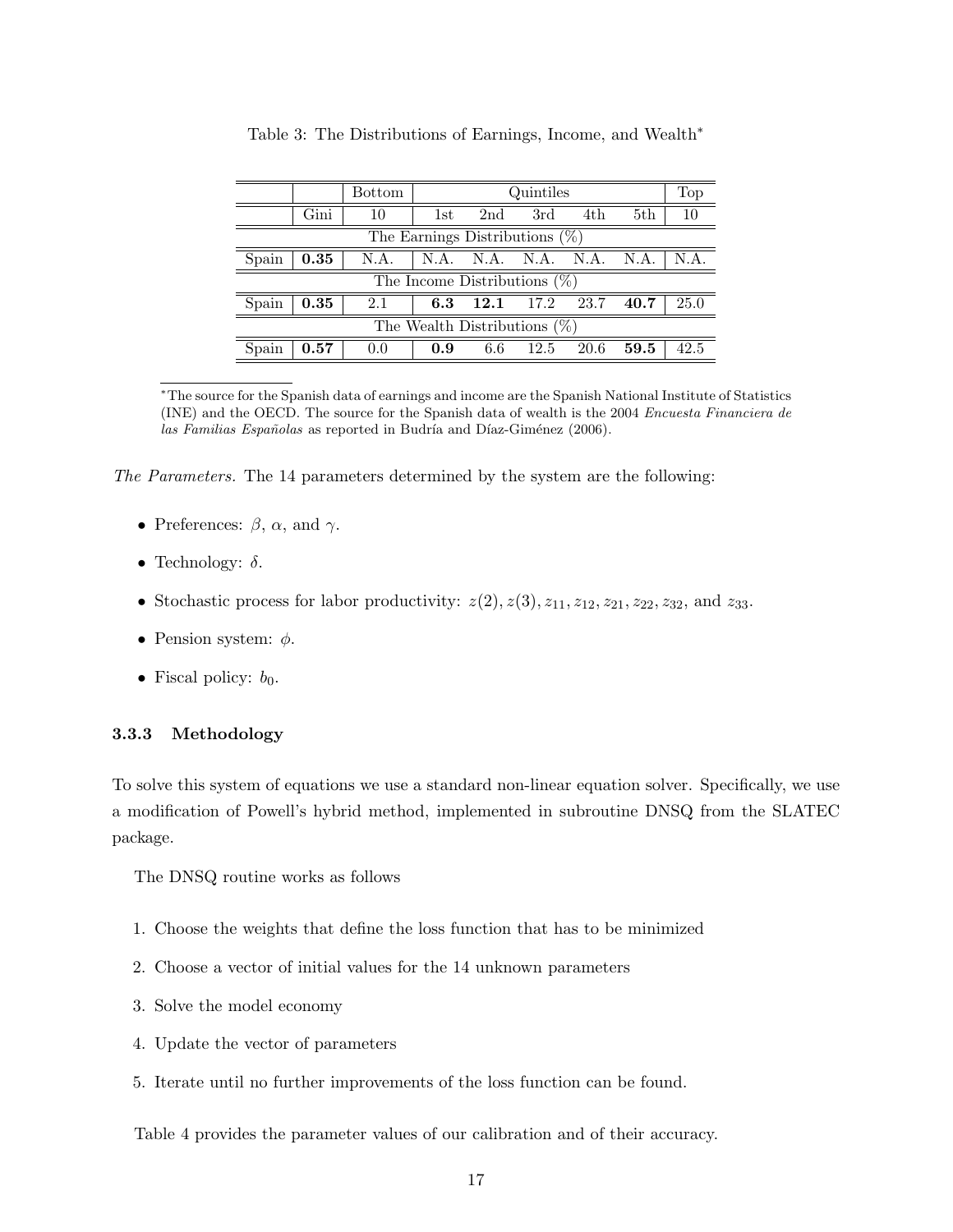<span id="page-19-1"></span>

| Parameter | Initial Value | Final Value | Statistic         | $(\%)$<br>Weight | Target | Result | Error $(\%)$ |
|-----------|---------------|-------------|-------------------|------------------|--------|--------|--------------|
| $\beta$   | 0.9750        | 1.0010      | $K/Y^*$           | 300              | 3.08   | 3.38   | 9.74         |
| $\alpha$  | 0.7412        | 0.7799      | $W(\%)$           | 500              | 46.90  | 54.11  | 15.37        |
|           | 0.4412        | 0.6999      | $I(\%)$           | 300              | 14.59  | 5.72   | $-60.80$     |
| $\delta$  | 0.0760        | 0.0730      | $(C+T_c)/Y^*$ (%) | 300              | 56.41  | 50.42  | $-10.62$     |
| $\phi$    | 0.7570        | 0.8800      | (%<br>$P/Y^*$     | 200              | 11.12  | 11.89  | 6.92         |
| $b_0$     | 0.1529        | 0.2300      | $U/Y^*$ (%)       | 200              | 2.41   | 2.18   | $-9.55$      |
| z(2)      | 1.5082        | 2.3491      | GY                | 700              | 0.35   | 0.39   | 11.42        |
| z(3)      | 5.6303        | 5.6877      | GЕ                | 800              | 0.35   | 0.36   | 2.85         |
| $z_{11}$  | 0.9990        | 0.9918      | 2QY(%)            | 500              | 12.10  | 12.0   | $-0.83$      |
| $z_{12}$  | 0.0005        | 0.0081      | 4QW(%)            |                  | 20.60  | 20.11  | $-2.38$      |
| $z_{21}$  | 0.0007        | 0.0275      | (%)<br>1QW        |                  | 0.90   | 0.32   | $-64.45$     |
| $z_{22}$  | 0.9992        | 0.9724      | $(\%)$<br>5QY     | 5                | 40.70  | 43.90  | 7.86         |
| $z_{32}$  | 0.0001        | 0.0000      | 1QY(%)            | 5                | 6.30   | 6.90   | 9.52         |
| $z_{33}$  | 0.9991        | 0.9999      | <b>GW</b>         | 700              | 0.57   | 0.66   | 15.78        |

Table 4: Initial Values, Final Values, Weights, and Errors.

# <span id="page-19-0"></span>4 Comparing economies with different public insurance systems

In this section, we compare economies that differ in terms of the public insurance systems that are available to households. Our baseline economy, described above, features an unemployment insurance (UI) system and a pension system for retirees, as in Spain. We compare this economy to an economy where there is only the pay-as-you-go pension system but no unemployment insurance; one in which in addition to the pension system, there is a backpack system (but no UI); and finally one in which all the three systems are available (denoted BP Economy). The backpack system introduced is parametrized with a contribution rate of  $\tau_b = 2.0\%$  of labor earnings, as described in Section [2.4.](#page-8-0) The description of household's problem changes slightly, with the backpack  $b_t$ becoming a relevant state variable. With the law of motion of the backpack described in [2.4,](#page-8-0) it is straightforward to extended the optimization problem presented in [2.5](#page-9-1) to account for the new state variable.

The introduction of the backpack system affects individual decisions and aggregate variables. There are several direct effects of the backpack system at the individual level. The backpack is a substitute for private insurance, and discourages savings. It helps to smooth consumption after a job loss, when jobless individuals can withdraw from their backpack; and it affects the allocation of consumption over the life-cycle, since workers can use the accumulated backpack savings to finance consumption after retirement.

Since we assume that there are no annuity markets in the economy, households leave accidental bequests when they die. Such bequests are wasted at the individual level, therefore an increase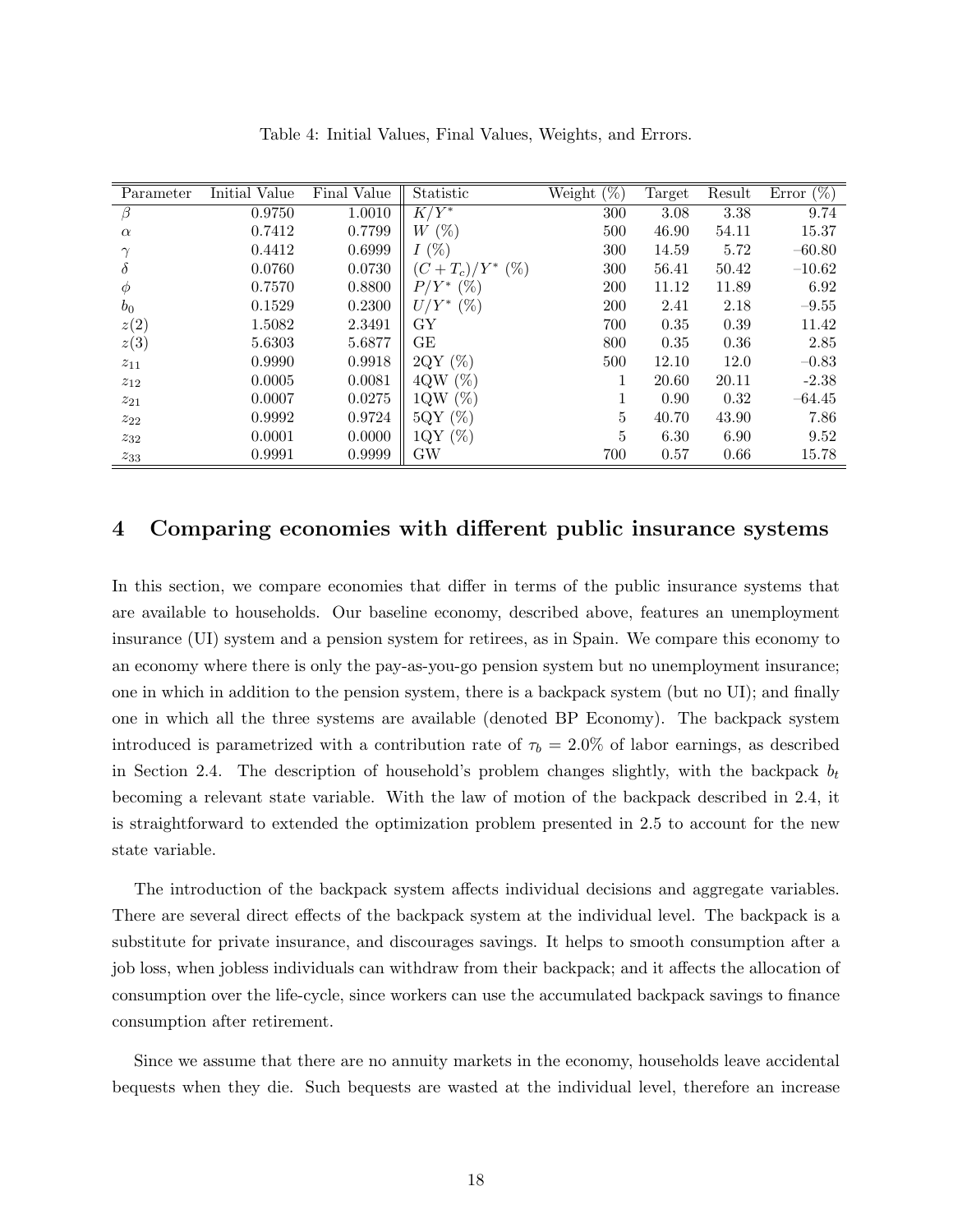in private savings or in backpack savings generates additional bequests.[6](#page-20-0) In addition, since the backpack system is financed with taxation of labor income, it affects the labor supply decision. It allows to reduce individual tax payments, since both backpack assets and private assets are subject to capital taxation, backpack income is not subject to household income taxation whereas capital income is. Shifting savings from private capital holdings into the backpack account allows for a reduction in tax payments. Finally, at the retirement age, the value of the accumulated backpack assets affects the retirement decision. The worker faces the tradeoff between leaving the labor force and collecting the retirement pension and cashing out backpack savings, or prolonging the career and continuing accumulating backpack savings while working.

The resolution of these individual tradeoffs affect aggregate outcomes. The introduction of the backpack influences aggregate investment and the capital stock in the economy, depending on the offsetting effects on private savings and accumulation of backpack assets. It affects aggregate labor supply, depending on the impact of taxes and labor supply incentives through the employmentlinked savings technology. By distorting the allocation of capital and labor, it affects aggregate output and consumption, that may increase or decrease if there is under- or over-accumulation of capital in the economy. As a consequence, the equilibrium market prices of capital and labor may change, again influencing savings and labor supply decision of households. The introduction of different policies and the corresponding household and market forces also impact the government budget constraint. Longer retirement periods and higher average wages increases pension payments and hence social security taxes on workers. Higher unemployment and wages also increase taxes, necessary to finance unemployment benefit expenditures. More production, consumption, and private investment enlarge the tax base and, for a given level of government expenditures, imply lower tax rates. These changes in government policy further influence households decisions and welfare, and are accounted for in the results presented below.

When comparing the different scenarios, there are a few policy parameters that we change and others we intentionally keep fixed. Specifically, we fix the level of all tax rates except for the payroll tax, that adjusts across economies to clear the social security budget (payroll tax collections finance unemployment benefits and pensions). We also fix the level of the individual lump sum transfer. Therefore, given that all other tax rates are fixed, changes in total tax revenue are thrown into or fished from the sea (in the form of wasteful government consumption). In the next subsection, we evaluate social welfare across the different economies by calculating the implied consumption equivalent variation (CEV) in the expected lifetime utility of individuals entering the economy at age 20, relative to the benchmark model that is calibrated to the Spanish economy in 2014. We calculate the welfare changes for specific groups in the population, depending on education, labor market productivity, and labor market status. After we introduce the backpack system in the model, we further dissect the welfare consequences by isolating the more important channels

<span id="page-20-0"></span> $6$ This is in contrast with the tax-transfer pension system that directly transfers resources from young workers to old retirees hence helps avoid accidental bequests.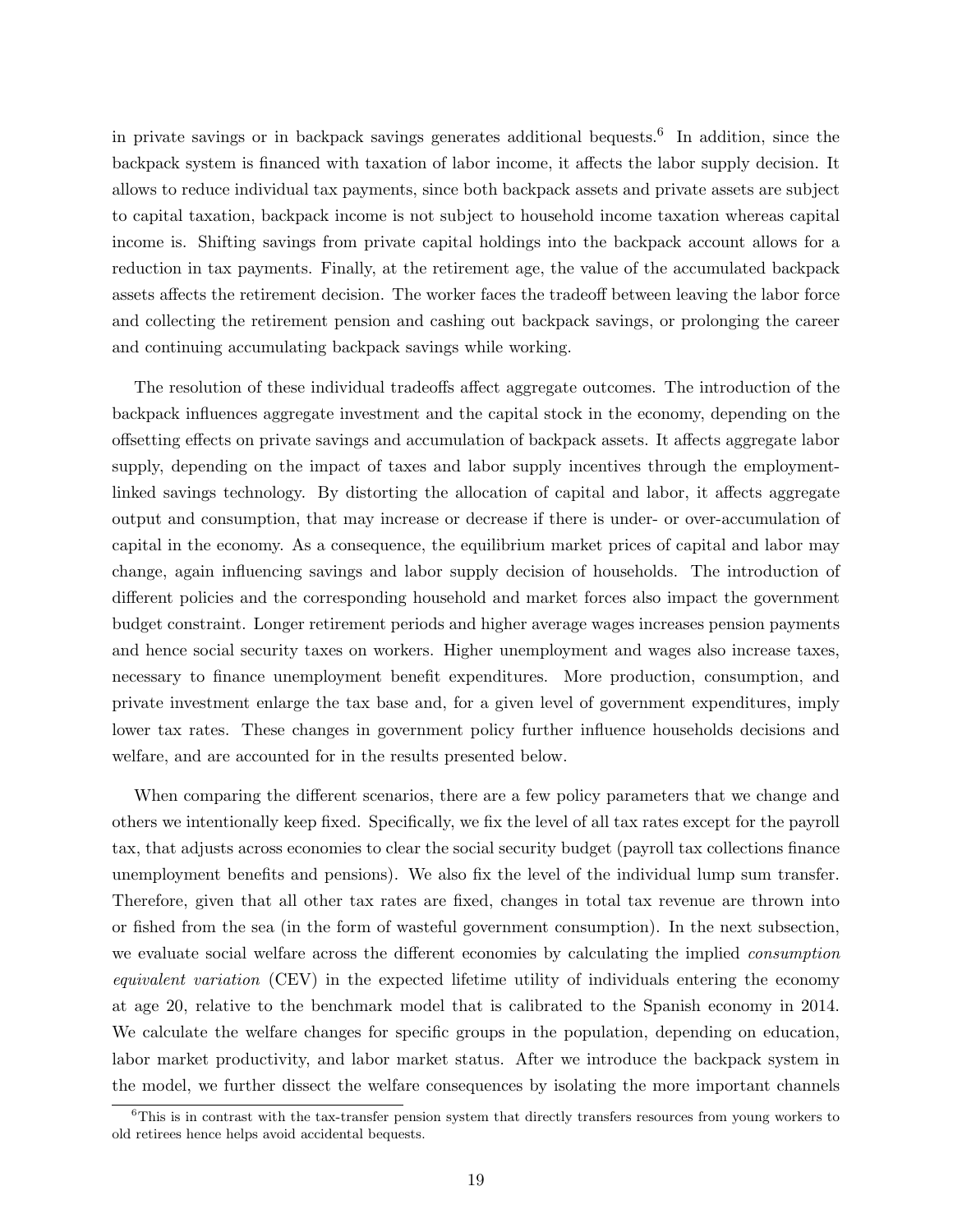discussed above.

# 4.1 Unemployment Insurance and Backpack System

Compared with the baseline economy, replacing the existing unemployment benefit system with a backpack system (BP) with a contribution rate of 2% has a large impact in the economy. Households enter the economy without backpack claims. Absent an unemployment insurance policy, young households need to privately insure the risk of loosing a job early in life. Aggregate savings increase substantially, more than 20% relative to the baseline economy. The return on capital goes down from 5.3% in the baseline to 3.9% in the economy with no unemployment insurance. Relative to total output, this increase in precautionary savings raises investment 3.7% and the share of output allocated to private consumption goes down by more than 2%.

Table 5: Aggregates and output ratios in the baseline economy and in the economy without UI but with BP system (Only BP).

|   |                 | Values  |            | Y Ratios <sup>*</sup> |         |                 |  |
|---|-----------------|---------|------------|-----------------------|---------|-----------------|--|
|   | <b>Baseline</b> | Only BP | $\%\Delta$ | <b>Baseline</b>       | Only BP | $\Delta p.p.^a$ |  |
| Y | 2.3565          | 2.5763  | 9.32       | 100.00                | 100.00  | 0.00            |  |
| K | 8.7809          | 10.8108 | 23.11      | 3.72                  | 4.19    | 0.47            |  |
| L | 0.7311          | 0.7200  | $-1.52$    | 31.02                 | 27.94   | $-3.08$         |  |
| H | 0.2115          | 0.2086  | $-1.38$    | 8.97                  | 8.09    | $-0.88$         |  |
| C | 1.0690          | 1.1124  | 4.05       | 45.36                 | 43.17   | $-2.19$         |  |
| G | 0.5182          | 0.5295  | 2.18       | 21.99                 | 20.55   | $-1.45$         |  |
|   | 0.7693          | 0.9344  | 21.46      | 32.54                 | 36.26   | 3.72            |  |

Only BP is the alternative economy without UI but with BP system.  $Y$ : output,  $K$ : capital stock,  $L$ : labor in efficiency units,  $H$  hours of labor supply,  $C$ : aggregate private consumption plus consumption tax collections,  $G$ : government consumption,  $I$ : investment. The ratio  $K/Y$ measured in model units and not in percentage terms.

<sup>a</sup>: Difference in percentage points.

∗ : As a share of output at factor cost.

The over-accumulation of capital in the economy is unproductive and costly in terms of social welfare, as Table [6b](#page-22-0) below shows. Low productivity workers are hurt the most. Nevertheless, this capital over-accumulation effect is even stronger if the unemployment system is eliminated and there is no 'backpack' to replace it, as Table [6a](#page-22-0) below shows.

# 4.2 Pension System and Backpack System

In contrast to the previous results, adding the backpack system in the baseline economy (that features unemployment insurance and the pay-as-you-go pension system) implies significant positive welfare gains for all demographic groups. As described above, the introduction of the backpack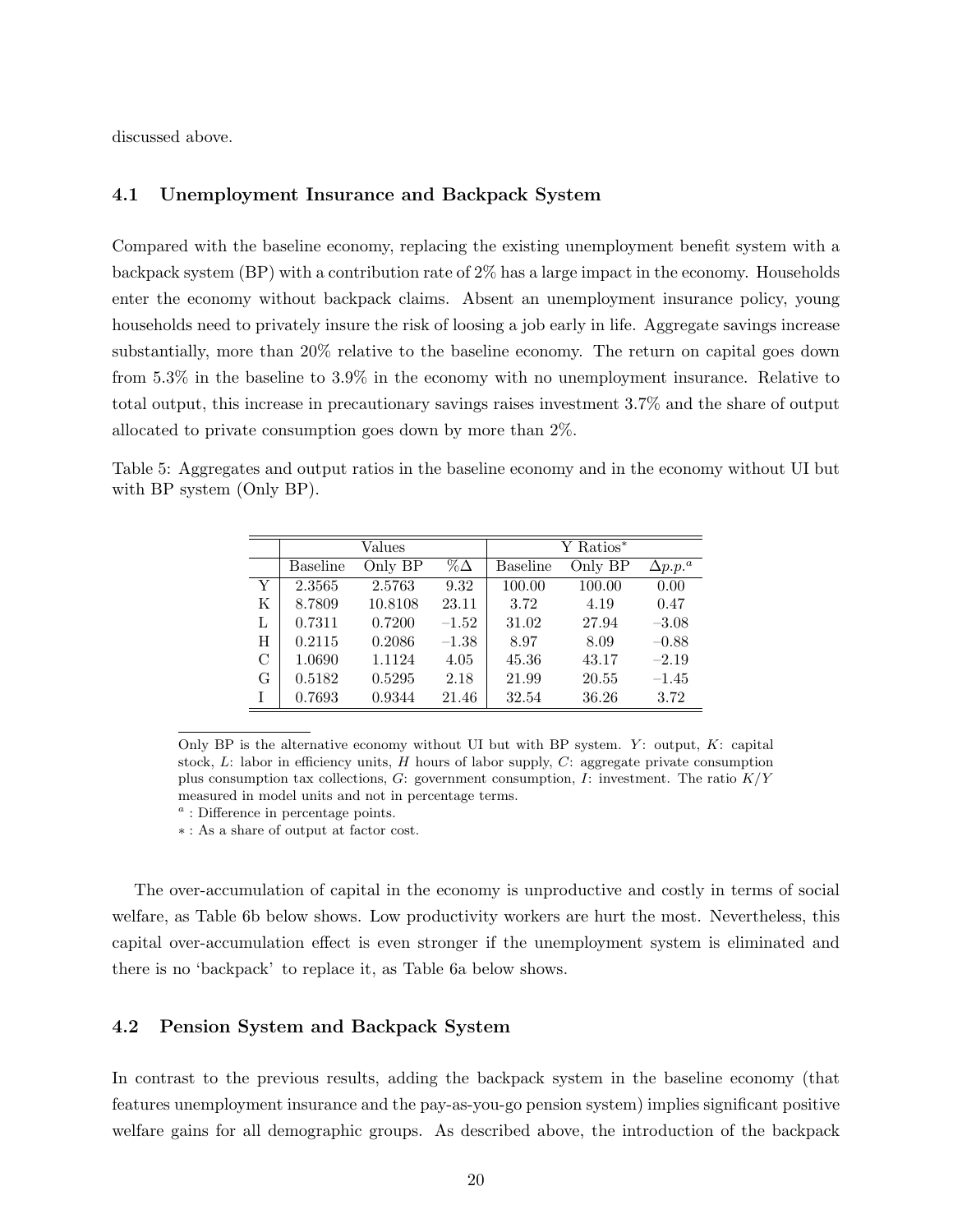<span id="page-22-0"></span>Table 6: Consumption Equivalent Variation (%) in average lifetime utility relative to the baseline economy, in an alternative scenario:

(b) With only a Backpack System.

| Education   | Labor Productivity |          | Education |             | Labor Productivity |          |         |
|-------------|--------------------|----------|-----------|-------------|--------------------|----------|---------|
|             | $_{\text{Low}}$    | Medium   | High      |             | $_{\text{Low}}$    | Medium   | High    |
| Dropouts    | $-18.73$           | $-11.54$ | $-6.76$   | Dropouts    | $-18.42$           | $-11.20$ | $-6.30$ |
| High School | $-20.23$           | $-12.41$ | $-6.58$   | High School | $-19.96$           | $-12.05$ | $-6.10$ |
| College     | $-24.91$           | $-17.04$ | $-10.12$  | College     | $-24.62$           | $-16.71$ | $-9.54$ |

(a) Without Unemployment Insurance.

account affects individual decisions, aggregate quantities and prices. Households partially substitute private savings by saving through the backpack system. While private asset holdings go down, the backpack savings that are added to the supply of capital in the economy imply that, at the new equilibrium, the aggregate capital stock is 3.56% larger. Hours worked slightly decrease, but high productivity workers work more, such that the aggregate effective labor increases. This implies that the level of output increases by 2%. In the baseline economy, capital is productive at the margin and the interest rate is relatively high. Hence the backpack system, by slightly increasing the capital stock, improves the allocation of resources in the economy. A larger capital stock decreases the interest rate to 5.1% and makes labor more productive at the margin, therefore the wage rate increases slightly more than 1%. Aggregate consumption increases by 1.21%. Relative to output, aggregate consumption declines slightly (less than half a percentage point).

Table 7: Aggregates and output ratios in the baseline economy and in the economy with the BP system (BP Economy).

|   |                 | Values            |            | Y Ratios <sup>*</sup> |            |                 |  |
|---|-----------------|-------------------|------------|-----------------------|------------|-----------------|--|
|   | <b>Baseline</b> | <b>BP</b> Economy | $\%\Delta$ | <b>Baseline</b>       | BP Economy | $\Delta p.p.^a$ |  |
| Y | 2.3565          | 2.4035            | 1.99       | 100.00                | 100.00     | 0.00            |  |
| K | 8.7809          | 9.0942            | 3.56       | 3.72                  | 3.78       | 0.06            |  |
| L | 0.7311          | 0.7355            | 0.60       | 31.02                 | 30.60      | $-0.42$         |  |
| Н | 0.2115          | 0.2113            | $-0.10$    | 8.97                  | 8.79       | $-0.17$         |  |
| С | 1.0690          | 1.0820            | 1.21       | 45.36                 | 45.02      | $-0.34$         |  |
| G | 0.5182          | 0.5179            | $-0.06$    | 21.99                 | 21.54      | $-0.55$         |  |
| Ī | 0.7693          | 0.8036            | 4.45       | 32.54                 | 33.43      | 0.89            |  |

The BP Economy is the alternative economy with BP system. Y: output,  $K$ : capital stock, L: labor in efficiency units,  $H$  hours of labor supply,  $C$ : aggregate private consumption plus consumption tax collections,  $G$ : government consumption,  $I$ : investment. The ratio  $K/Y$ measured in model units and not in percentage terms.

At older ages unemployment declines, bringing additional utility from leisure, and the share of retired households declines. Workers move to the pension system later by delaying retirement

<sup>&</sup>lt;sup>a</sup>: Difference in percentage points.

<sup>∗</sup> : As a share of output at factor cost.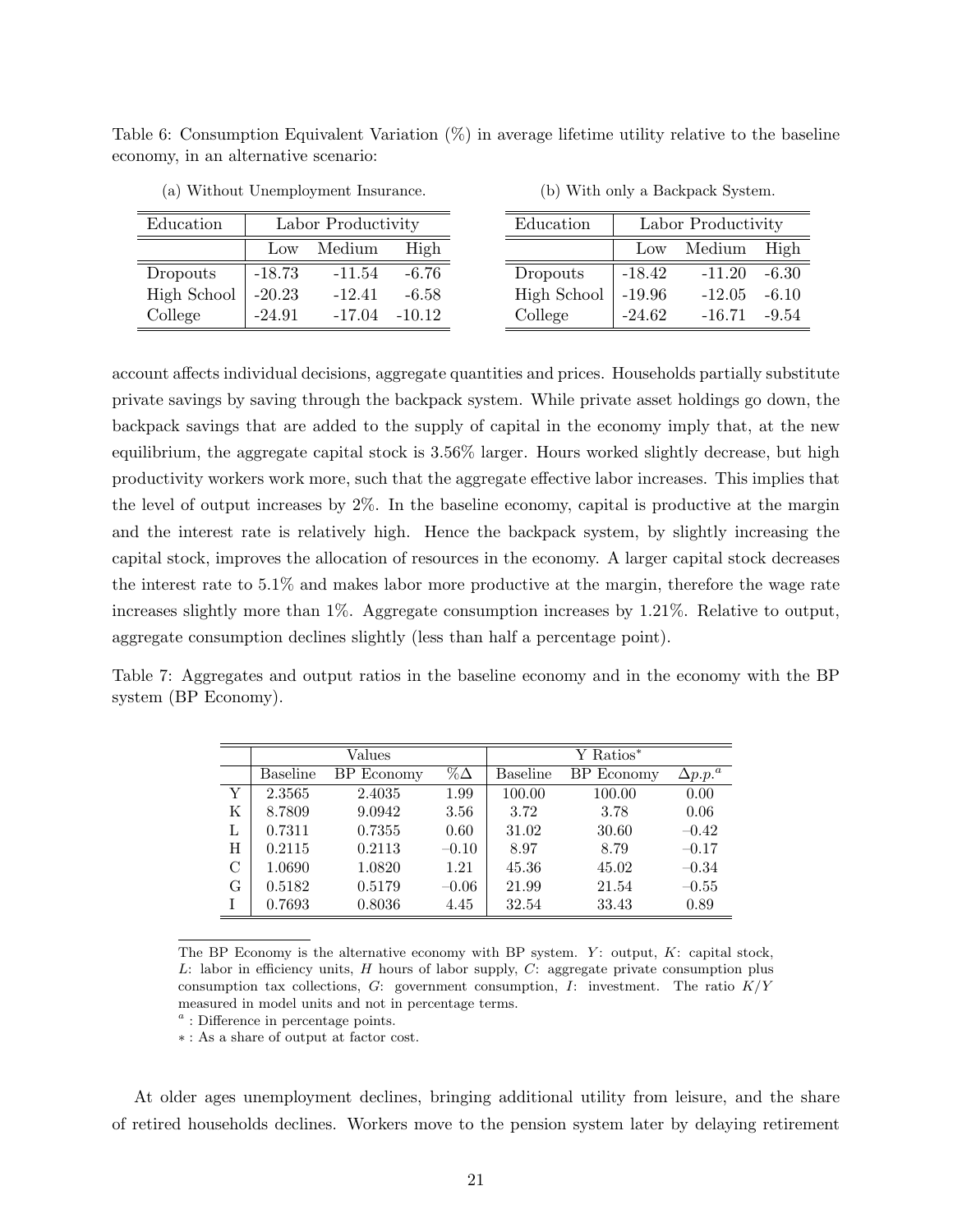(albeit some of them are inactive) and consuming out of the accumulated backpack savings.

The breakdown of the welfare gains across education and productivity types is presented in Table [8.](#page-23-0)

<span id="page-23-0"></span>Table 8: Consumption Equivalent Variation (%) in average lifetime utility in the economy with a backpack system (BP), relative to the baseline economy.

| Education          | Labor Productivity |        |      |  |  |  |  |
|--------------------|--------------------|--------|------|--|--|--|--|
|                    | Low                | Medium | High |  |  |  |  |
| Dropouts           | 1.59               | 1.36   | 1.29 |  |  |  |  |
| <b>High School</b> | 1.52               | 1.40   | 1.56 |  |  |  |  |
| College            | 1.44               | 1.48   | 141  |  |  |  |  |

Table 9: Labor Market Shares (% of population).

|                   | W    |      |      |      |
|-------------------|------|------|------|------|
| Span <sup>a</sup> | 46.9 | 14.8 | 14.2 | 24.1 |
| <b>Baseline</b>   | 54.1 | 14.9 | 5.7  | 25.2 |
| Only BP           | 53.6 | 14.3 | 7.0  | 25.1 |
| <b>BP</b> Economy | 54.3 | 14.7 | 6.3  | 24.7 |

<sup>&</sup>lt;sup>a</sup>Spanish data is from 2014, retired households include those collecting other pensions than retirement pensions (disability pensions, widowhood pensions, etc.) W: workers,  $U$ : unemployed,  $I$ : inactive,  $R$ : retirees. All shares correspond to people aged  $20+$ .

The fact that there are relatively less unemployed and retired households in the backpack economy implies a smaller burden on the social security budget. Accordingly, payroll taxes decline which, together with the income tax exemption on backpack asset income, eases the distortionary effects of taxation relative to the baseline economy. Table [10](#page-24-1) shows the decline in the payroll tax  $\tau_p$ , and the decline in capital income tax collection. Nevertheless, total tax revenues are slightly higher in the BP Economy (0.89 vs. 0.87). Note that the government budget constraint is satisfied in both economies, with the increase in tax collection being compensated by higher government expenditures.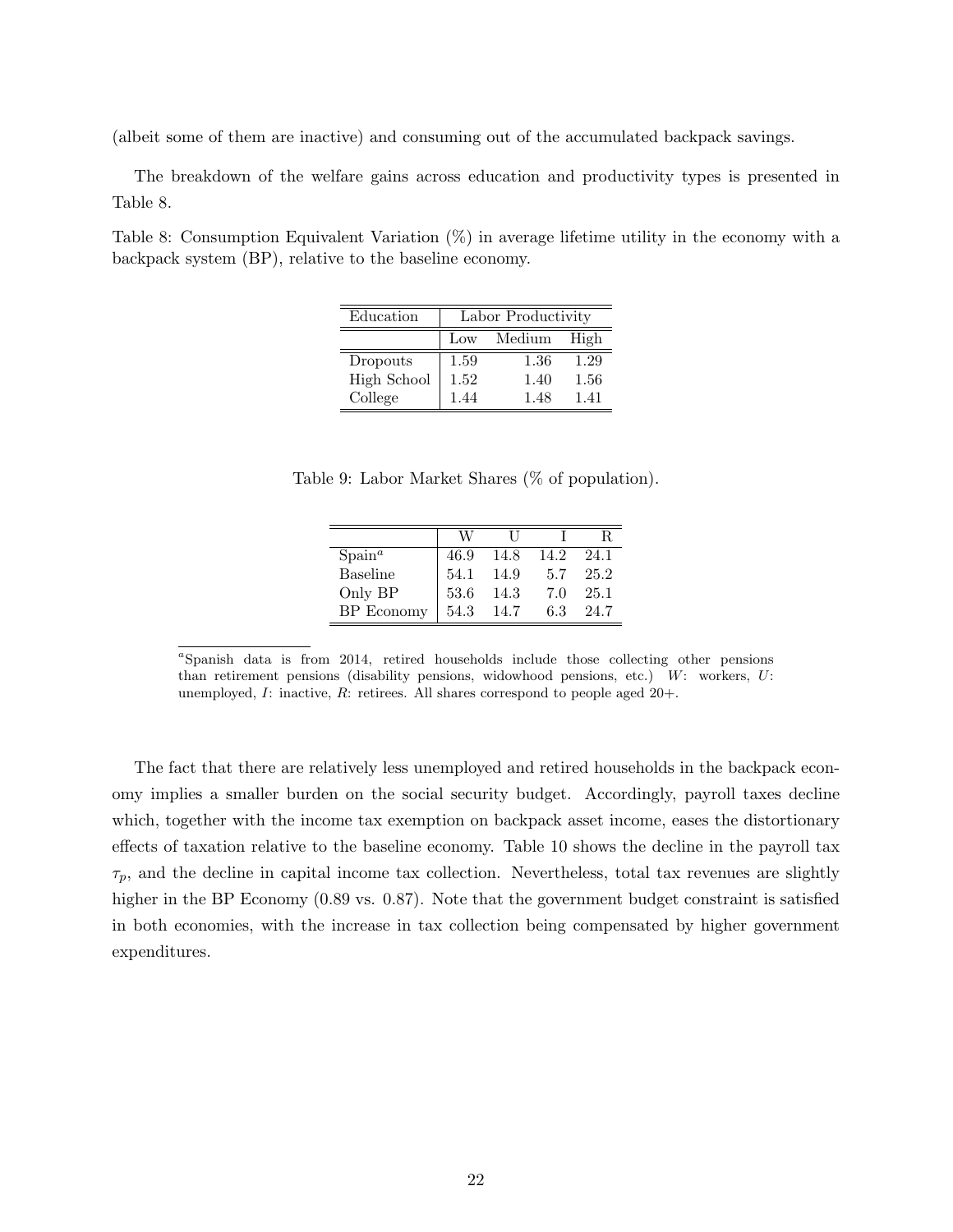<span id="page-24-1"></span>Table 10: Policy Parameters and tax revenue ratios in the baseline economy and in the economy with the BP system (BP Economy).

|            | Tax Rates                |            |                          |          | Tax Revenues |                          | Revenue Y Ratios $(\%)^*$ |            |                          |
|------------|--------------------------|------------|--------------------------|----------|--------------|--------------------------|---------------------------|------------|--------------------------|
|            | <b>Baseline</b>          | BP Economy | $\%\Delta$               | Baseline | BP Economy   | $\%\Delta$               | Baseline                  | BP Economy | $\Delta p.p^a$           |
| $\tau_c$   | 0.2320                   | 0.2320     | 0.00                     | 0.2480   | 0.2511       | 1.25                     | 10.52                     | 10.44      | $-0.08$                  |
| $\tau_u$   | 0.1213                   | 0.1213     | 0.00                     | 0.2018   | 0.1987       | $-1.54\,$                | 8.56                      | 8.26       | $-0.30$                  |
| $\tau_k$   | 0.1111                   | 0.1111     | 0.00                     | 0.0521   | 0.0519       | $-0.39$                  | 2.21                      | 2.15       | $-0.06$                  |
| $\tau_{p}$ | 0.2965                   | 0.2942     | $-0.78$                  | 0.3684   | 0.3658       | $-0.71$                  | 15.63                     | 15.21      | $-0.42$                  |
| $\tau_b$   | $\overline{\phantom{a}}$ | 0.0200     | $\overline{\phantom{a}}$ |          | 0.0253       | $\overline{\phantom{a}}$ | $\overline{\phantom{a}}$  | $1.06\,$   | $\overline{\phantom{a}}$ |

 $\tau_c$ : consumption tax rate,  $\tau_y$ : household income tax rate,  $\tau_k$ : capital income tax rate,  $\tau_p$ : payroll tax,  $\tau_b$ : backpack contribution tax.

<sup>a</sup>: Difference in percentage points.

∗ : As a share of output at factor cost.

Regarding inequality, moving from 1.1 to 1.3 increases wealth inequality since low earners (those who receive the stochastic productivity shock 1) reduce their holdings of liquid assets proportionately more than those medium and high earners. Specifically, the Gini of Wealth increases from 0.6663 to 0.6795 (see Table [11\)](#page-24-0). Nevertheless, that there is no significant variation in earnings inequality, or in that of pensions. Consequently, income inequality slightly increases from 0.3582 to 0.3588. In sum, there is an overall welfare improvement with a moderate increase in inequality.

Table 11: The Distributions of Earnings, Income, and Wealth<sup>∗</sup>

<span id="page-24-0"></span>

|                                       |                                    | <b>Bottom</b>            |      |      | Quintiles |      |      | Top  |  |  |  |
|---------------------------------------|------------------------------------|--------------------------|------|------|-----------|------|------|------|--|--|--|
|                                       |                                    |                          |      |      |           |      |      |      |  |  |  |
|                                       | Gini                               | 10                       | 1st  | 2nd  | 3rd       | 4th  | 5th  | 10   |  |  |  |
| $(\% )$<br>The Earnings Distributions |                                    |                          |      |      |           |      |      |      |  |  |  |
| Spain                                 | 0.35                               | N.A.                     | N.A. | N.A. | $N.A$ .   | N.A. | N.A. | N.A. |  |  |  |
| <b>Baseline</b>                       | 0.39                               | 3.2                      | 7.7  | 10.8 | 13.0      | 20.5 | 48.1 | 31.9 |  |  |  |
| BP Economy                            | 0.39                               | 3.2                      | 7.7  | 10.8 | 12.9      | 20.4 | 48.1 | 32.1 |  |  |  |
|                                       | $(\%)$<br>The Income Distributions |                          |      |      |           |      |      |      |  |  |  |
| Spain                                 | 0.35                               | 2.1                      | 6.3  | 12.1 | 17.2      | 23.7 | 40.7 | 25.0 |  |  |  |
| <b>Baseline</b>                       | 0.36                               | 2.9                      | 6.9  | 12.0 | 15.4      | 21.6 | 43.9 | 29.0 |  |  |  |
| BP Economy                            | 0.36                               | 2.9                      | 6.9  | 11.9 | 15.5      | 21.8 | 43.9 | 29.2 |  |  |  |
|                                       |                                    | The Wealth Distributions |      |      | $(\%)$    |      |      |      |  |  |  |
| Spain                                 | 0.57                               | 0.0                      | 0.9  | 6.6  | 12.5      | 20.6 | 59.5 | 42.5 |  |  |  |
| <b>Baseline</b>                       | 0.66                               | 0.0                      | 0.3  | 3.0  | 7.5       | 20.1 | 69.0 | 46.1 |  |  |  |
| BP Economy                            | 0.68                               | 0.0                      | 0.3  | 2.7  | 7.0       | 20.0 | 69.9 | 46.8 |  |  |  |

<sup>∗</sup>The source for the Spanish data of earnings and income are the Spanish National Institute of Statistics (INE) and the OECD. The source for the Spanish data of wealth is the 2004 Encuesta Financiera de las Familias Españolas as reported in Budría and Díaz-Giménez (2006). The model economy statistics correspond to 2014.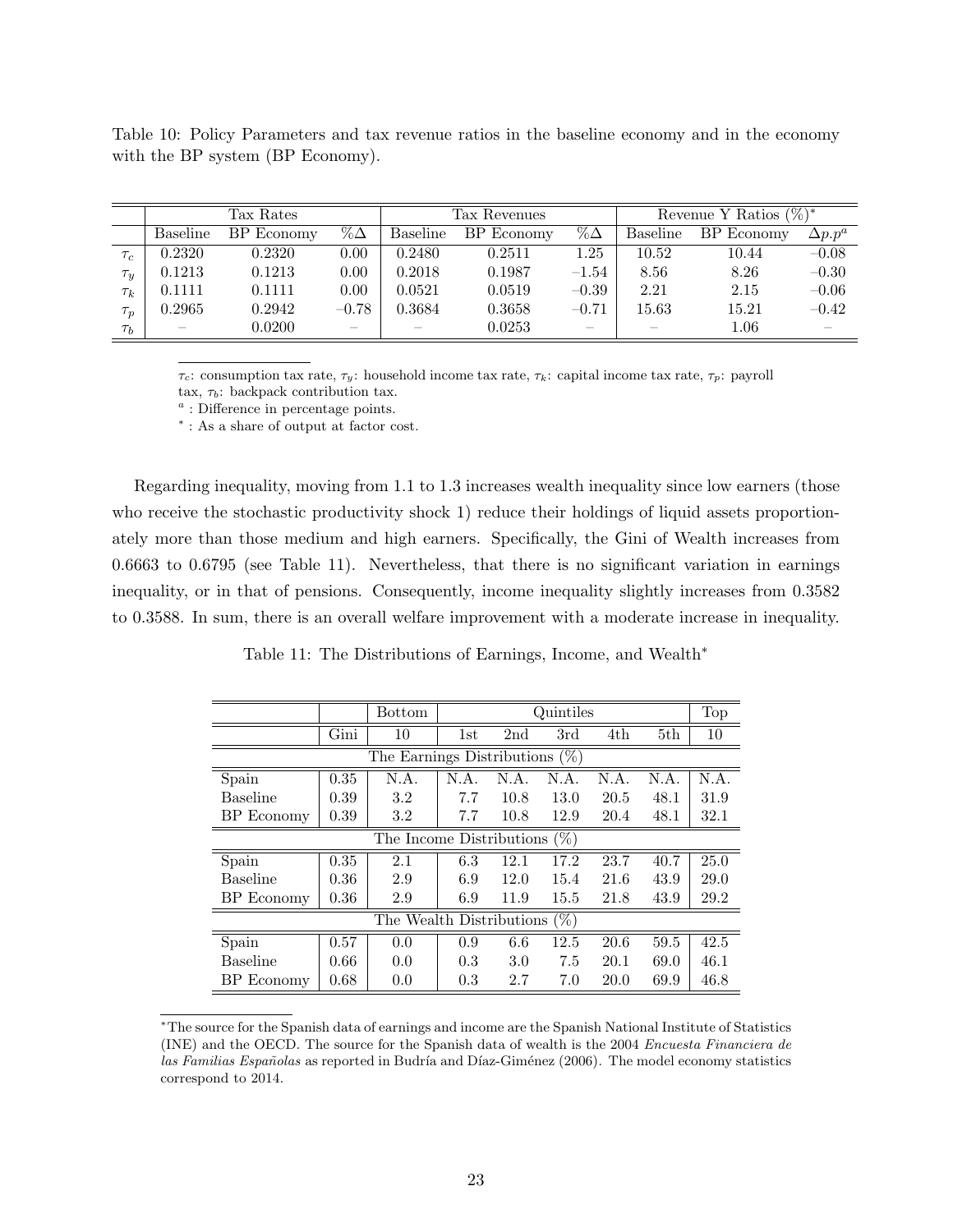#### 4.2.1 Welfare Decomposition

As explained above, the introduction of the backpack system affects households directly by influencing their consumption-savings and labor market decisions, and also indirectly through changes in prices and taxes. We decompose the total effect presented in Table [8](#page-23-0) by conducting the following exercise.

First, starting from the baseline economy, we solve for the (partial equilibrium) steady state with a backpack policy in place with a 2% contribution rate, and with the backpack income taxed the same way as private savings. In addition, we fix the factor prices at the baseline level, and the payroll tax is also fixed at the baseline. We compare lifetime utility for different groups in this economy with the corresponding values of the baseline economy. The difference, expressed in percentage change of consumption equivalent units, is shown in [12a.](#page-25-0) We then solve for the steady state in which the payroll tax adjusts, such that the decrease in pension payments and unemployment benefit expenditures is compensated with a decrease in  $\tau_p$ . The additional welfare gains of this decrease in taxes are in [12b.](#page-25-0) In the BP economy, backpack income is not subject to household income tax. [12c](#page-25-0) shows the impact of this tax exemption, positive for all demographic groups. Finally, the increase in capital and labor supply affects the equilibrium capital-labor ratio and hence prices. As explained above, in the baseline economy the return on capital is relatively high. When these prices adjust, high productivity households suffer with a lower return on their savings, and low productivity workers enjoy an upgrade in their labor income with increasing wages. The effect of prices in shown in [12d.](#page-25-0) Adding up all the contributions, we obtain the total welfare effect of the introduction of the backpack system, presented in Table [8.](#page-23-0)

Table 12: Decomposition of welfare effects of the backpack system.

<span id="page-25-0"></span>(a) With the BP, fixed prices, taxing backpack income, fixing all taxes at the Baseline.

| Education                          |                 | Labor Productivity |         |  |  |  |  |
|------------------------------------|-----------------|--------------------|---------|--|--|--|--|
|                                    | $_{\text{LOW}}$ | Medium             | High    |  |  |  |  |
| Dropouts                           | 0.81            | 0.80               | 1.11    |  |  |  |  |
| <b>High School</b>                 | 0.78            | 0.83               | 1.35    |  |  |  |  |
| College                            | 0.77            | 0.92<br>1.12       |         |  |  |  |  |
| (c) Backpack income tax exemption. |                 |                    |         |  |  |  |  |
| Education                          |                 | Labor Productivity |         |  |  |  |  |
|                                    | Low             | Medium             | High    |  |  |  |  |
| Dropouts                           | $+0.17$         | $+0.19$            | $+0.24$ |  |  |  |  |
| High School                        | $+0.16$         | $+0.17$            | $+0.21$ |  |  |  |  |
| College                            | $+0.12$         | $+0.12$            | $+0.11$ |  |  |  |  |

(b) Lower payroll tax.

| Education          | Labor Productivity    |         |         |  |  |  |  |
|--------------------|-----------------------|---------|---------|--|--|--|--|
|                    | Medium<br>Low<br>High |         |         |  |  |  |  |
| Dropouts           | $+0.25$               | $+0.25$ | $+0.27$ |  |  |  |  |
| <b>High School</b> | $+0.25$               | $+0.25$ | $+0.27$ |  |  |  |  |
| College            | $+0.26$               | $+0.26$ | $+0.26$ |  |  |  |  |

#### (d) Price effects.

| Education          | Labor Productivity |                |         |  |  |  |
|--------------------|--------------------|----------------|---------|--|--|--|
|                    |                    | Low Medium     | High    |  |  |  |
| Dropouts           | $+0.36$            | $+0.12$        | $-0.33$ |  |  |  |
| <b>High School</b> | $+0.33$            | $+0.15$        | $-0.27$ |  |  |  |
| College            | $+0.29$            | $+0.18 - 0.08$ |         |  |  |  |

We also measure the consumption equivalent variation in welfare for different labor market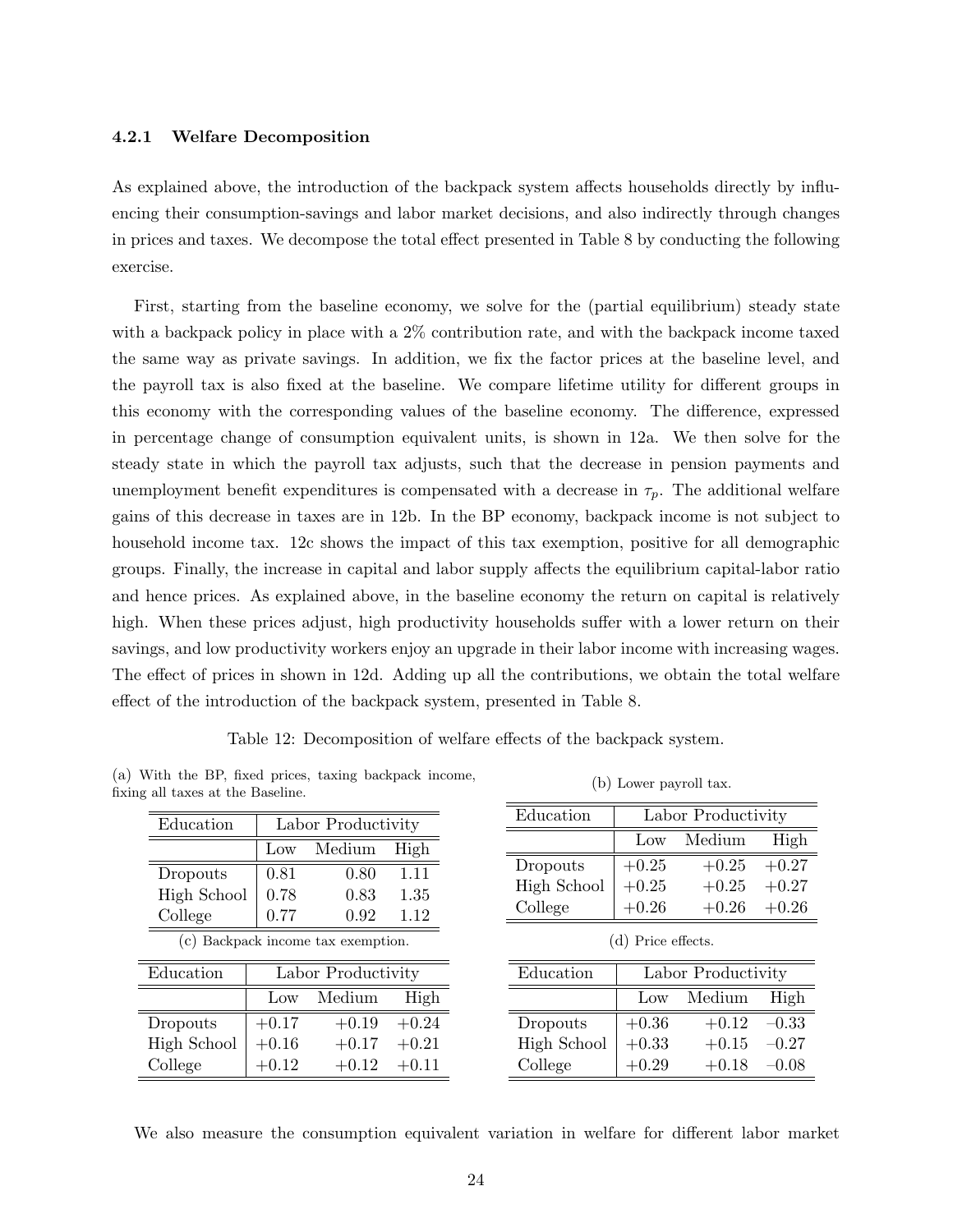groups, when comparing the baseline economy with the backpack economy. We calculate the gain in lifetime utility for employed, unemployed and inactive agents from the perspective of age 20. For retirees, we compute the CEV of the change in the remaining lifetime value at the first retirement age. The breakdown is presented in Table [13](#page-26-0) for workers, discriminating across the different productivity levels, and for the other groups in Table [14.](#page-26-1)

<span id="page-26-0"></span>Table 13: Consumption Equivalent Variation (%) in the economy with a backpack system (BP), relative to the baseline economy: workers.

| Education   | Labor Productivity    |      |      |  |  |  |  |
|-------------|-----------------------|------|------|--|--|--|--|
|             | Medium<br>High<br>Low |      |      |  |  |  |  |
| Dropouts    | 1.59                  | 1.36 | 1.29 |  |  |  |  |
| High School | 1.52                  | 1.40 | 1.56 |  |  |  |  |
| College     | 1.44                  | 1.48 | 141  |  |  |  |  |

<span id="page-26-1"></span>Table 14: Consumption Equivalent Variation (%) in the economy with a backpack system (BP), relative to the baseline economy: unemployed, inactive and retirees.

| Labor Status | Education |                     |      |  |  |  |
|--------------|-----------|---------------------|------|--|--|--|
|              | Dropouts  | High School College |      |  |  |  |
| Unemployed   | 1.34      | 1.31                | 1.25 |  |  |  |
| Inactive     | 1.46      | 1.45                | 1.44 |  |  |  |
| Retirees     | 0.92      | 1.13                | 182  |  |  |  |

# 4.3 Expanding the Backpack System

After studying the implications of a backpack system with a small (2%) contribution tax, we began to solve for the allocative and welfare effects of larger systems. As part of our next steps, we will investigate what is the best system for the calibrated Spanish economy, taking into account how the backpack system interacts with the other two insurance policies in the baseline economy: unemployment insurance and pay-as-you-go pension system. As a first step, we set as the backpack contribution rate,  $\tau_b$ , the share of the payroll tax that implicitly finances unemployment insurance expenditures in the baseline economy. This implies  $\tau_b = 4.57\%$ . The resulting economy (denoted BP 2) is described in the tables below.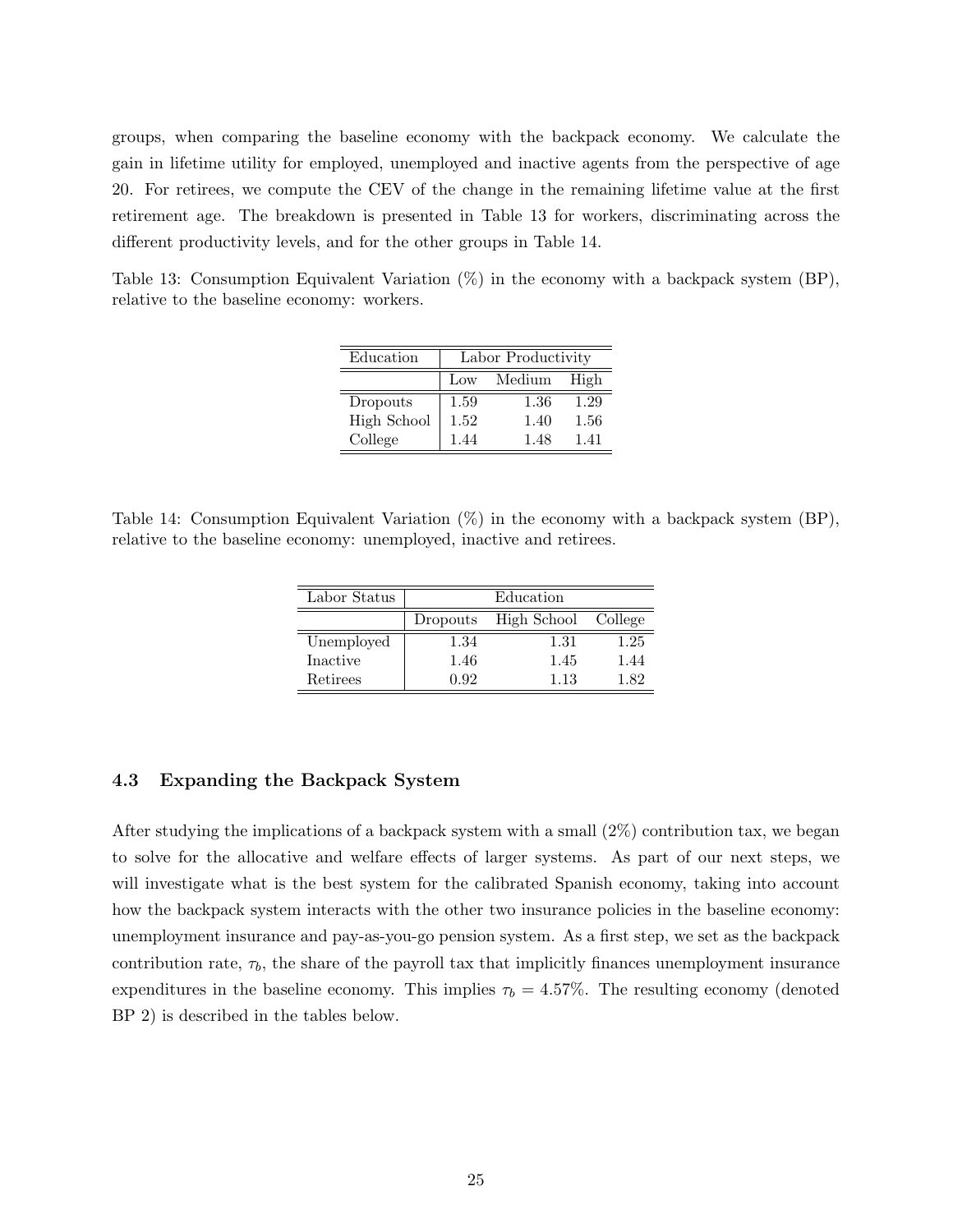Table 15: Aggregates and output ratios in the baseline economy and in the economy with the BP system with  $\tau_b = 4.57\%$  (BP 2).

|               | Values   |                 |            | Y Ratios* |                 |                 |
|---------------|----------|-----------------|------------|-----------|-----------------|-----------------|
|               | Baseline | BP <sub>2</sub> | $\%\Delta$ | Baseline  | BP <sub>2</sub> | $\Delta p.p.^a$ |
| Y             | 2.3565   | 2.4376          | 3.44       | 100.00    | 100.00          | 0.00            |
| K             | 8.7809   | 9.2553          | 5.40       | 3.72      | 3.79            | 0.07            |
| L             | 0.7311   | 0.7433          | 1.66       | 31.02     | 30.49           | $-0.52$         |
| H             | 0.2115   | 0.2122          | 0.33       | 8.97      | 8.70            | $-0.29$         |
| $\mathcal{C}$ | 1.0690   | 1.0955          | 2.47       | 45.36     | 44.94           | $-0.42$         |
| G             | 0.5182   | 0.5156          | $-0.51$    | 21.99     | 21.15           | $-0.84$         |
| T             | 0.7693   | 0.8268          | 7.47       | 32.54     | 33.91           | 1.37            |

The ratio  $K/Y$  measured in model units and not in percentage terms.

<sup>a</sup>: Difference in percentage points.

∗ : As a share of output at factor cost.

Table 16: Policy Parameters and Ratios (Baseline and BP 2)

|          |                 | Tax Rates       |                          | Tax Revenues |        |                          | $(\%)^*$<br>Revenue Ratios |                 |                |
|----------|-----------------|-----------------|--------------------------|--------------|--------|--------------------------|----------------------------|-----------------|----------------|
|          | <b>Baseline</b> | BP <sub>2</sub> | $\%\Delta$               | Baseline     | BP 2   | $\%\Delta$               | <b>Baseline</b>            | BP <sub>2</sub> | $\Delta p.p^a$ |
| $\tau_c$ | 0.2320          | 0.2320          | 0.00                     | 0.2480       | 0.2542 | 2.50                     | 10.52                      | 10.42           | $-0.10$        |
| $\tau_y$ | 0.1213          | 0.1213          | 0.00                     | 0.2018       | 0.1939 | $-3.92$                  | 8.56                       | 7.95            | $-0.61$        |
| $\tau_k$ |                 | 0.1111          | 0.00                     | 0.0521       | 0.0524 | 0.57                     | 2.21                       | 2.15            | $-0.06$        |
| $\tau_p$ | 0.2965          | 0.3049          | 2.83                     | 0.3684       | 0.3741 | 1.54                     | 15.63                      | 15.34           | $-0.29$        |
| $\tau_b$ |                 | 0.0457          | $\overline{\phantom{a}}$ |              | 0.0589 | $\overline{\phantom{a}}$ |                            | 2.41            |                |

<sup>a</sup>: Difference in percentage points.

∗ : As a share of output at factor cost.

Note that the larger backpack system increases the capital stock by more than 5%. As a percentage of output, investment increases 1.37% and consumption actually falls. The increase in wages raise the cost of pensions and payroll taxes have to increase. In addition to the introduction of the backpack tax, this has a negative effect on labor supply. These results suggest that "forced savings" dimension of the backpack system may become too large close to  $\tau_b = 4.57\%$ , which is something we will investigate in future work.

Nevertheless, the aggregate level of consumption in the expanded backpack economy increases, bringing additional welfare improvements for all demographic groups and for more than 95% of the households, when compared to the status quo.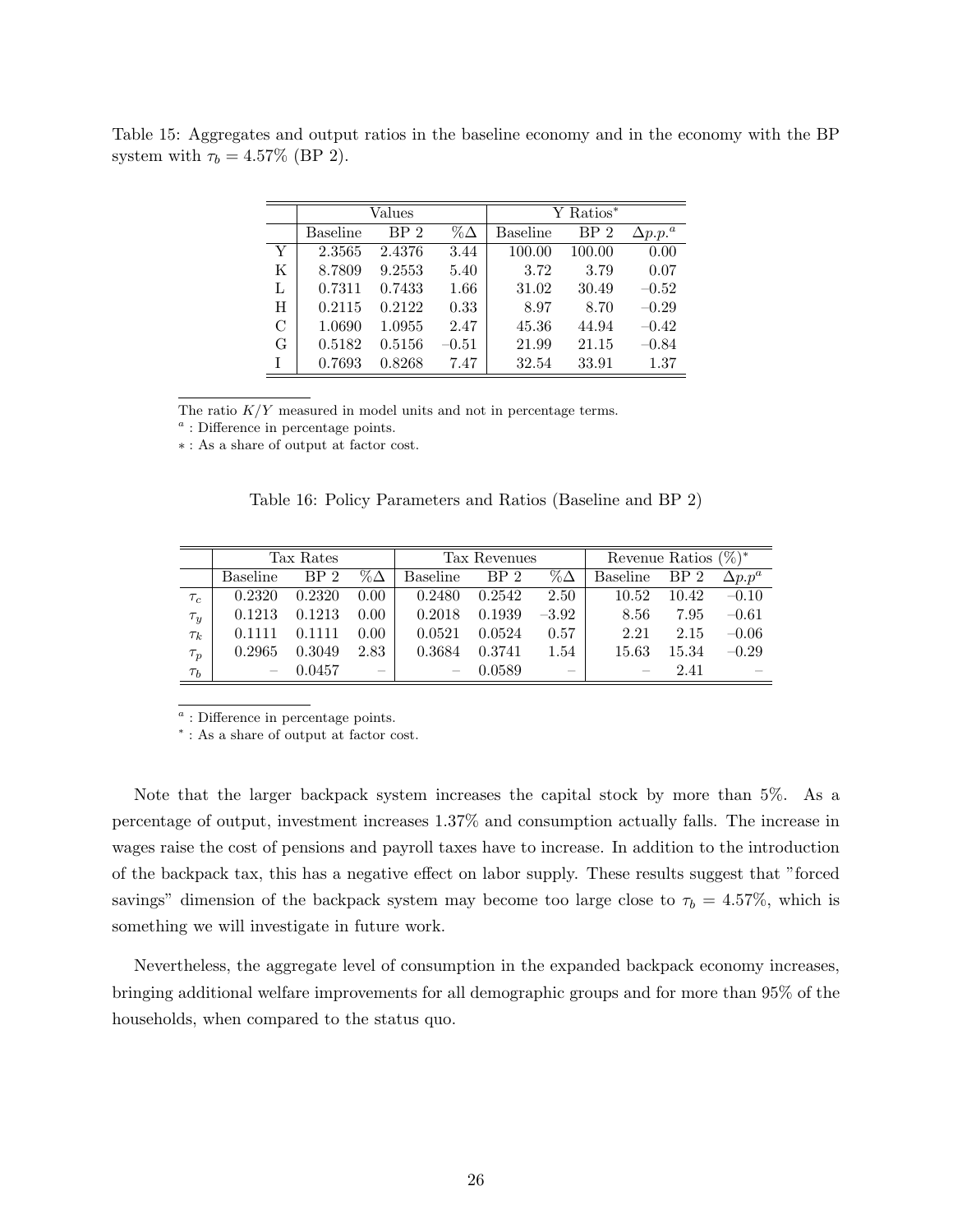| Education          | Labor Productivity    |      |      |  |  |  |  |
|--------------------|-----------------------|------|------|--|--|--|--|
|                    | Medium<br>High<br>Low |      |      |  |  |  |  |
| Dropouts           | 1.78                  | 1.57 | 1.37 |  |  |  |  |
| <b>High School</b> | 1.74                  | 1.65 | 1.78 |  |  |  |  |
| College            | 1.47                  | 1.66 | 1.60 |  |  |  |  |

Table 17: Consumption Equivalent Variation (Baseline and BP 2, Newborns, %)

#### 4.3.1 Voting

In all the results discussed above, we compared different steady states. For each steady state, we described changes in utility from the perspective of a newborn, who is about to enter the economy at age 20. However, the policy changes may have different impacts for households of different ages. We therefore count all the agents who are better off in the reformed economy, relative to the baseline, according to the distribution  $\mu_{j,h,z,l,a}$ . As we saw above, replacing the current unemployment insurance policy with a small backpack system as large negative consequences: over-accumulation of capital and reduction in households' consumption out of total output, and corresponding reduction in welfare among the different demographic groups. If we ask each household in the economy if they prefer that scenario to the baseline economy, only 25% households do so. In contrast, as we saw, the backpack economy improves the allocation of capital and labor, and increases consumption for households. More than 92% of households backpack economy with  $\tau_b = 2\%$ . If we increase the contribution rate to  $\tau_b = 4.57\%$ , the fraction of households who prefer the backpack economy to the baseline increases to 96%.

# 5 Conclusions

We have shown that there can be important allocative and welfare gains in introducing a 'backpack' , system in an economy with a pay-as-you-go pension system and unemployment insurance with unlimited benefits. The main mechanism behind these gains is the partial substitution of private savings by backpack savings, while total savings and capital increase; as a result, the economy interest rate decreases while wages increase. Associated with this change there is a better allocation of employment, with a lower share of unemployed and retirees and a higher percentage of high productive agents within the employed. Effectively, there is a more efficient allocation of savings in the economy, with a shift from pure transfers – to the unemployed and retirees – to savings and, therefore, investment in productive capital. Nevertheless, unemployed are better off by the better prospects that the economy offers and retirees are better, since in our economy pension benefits are linked to productivity, which is higher in the 'backpack economy'. Similarly, while the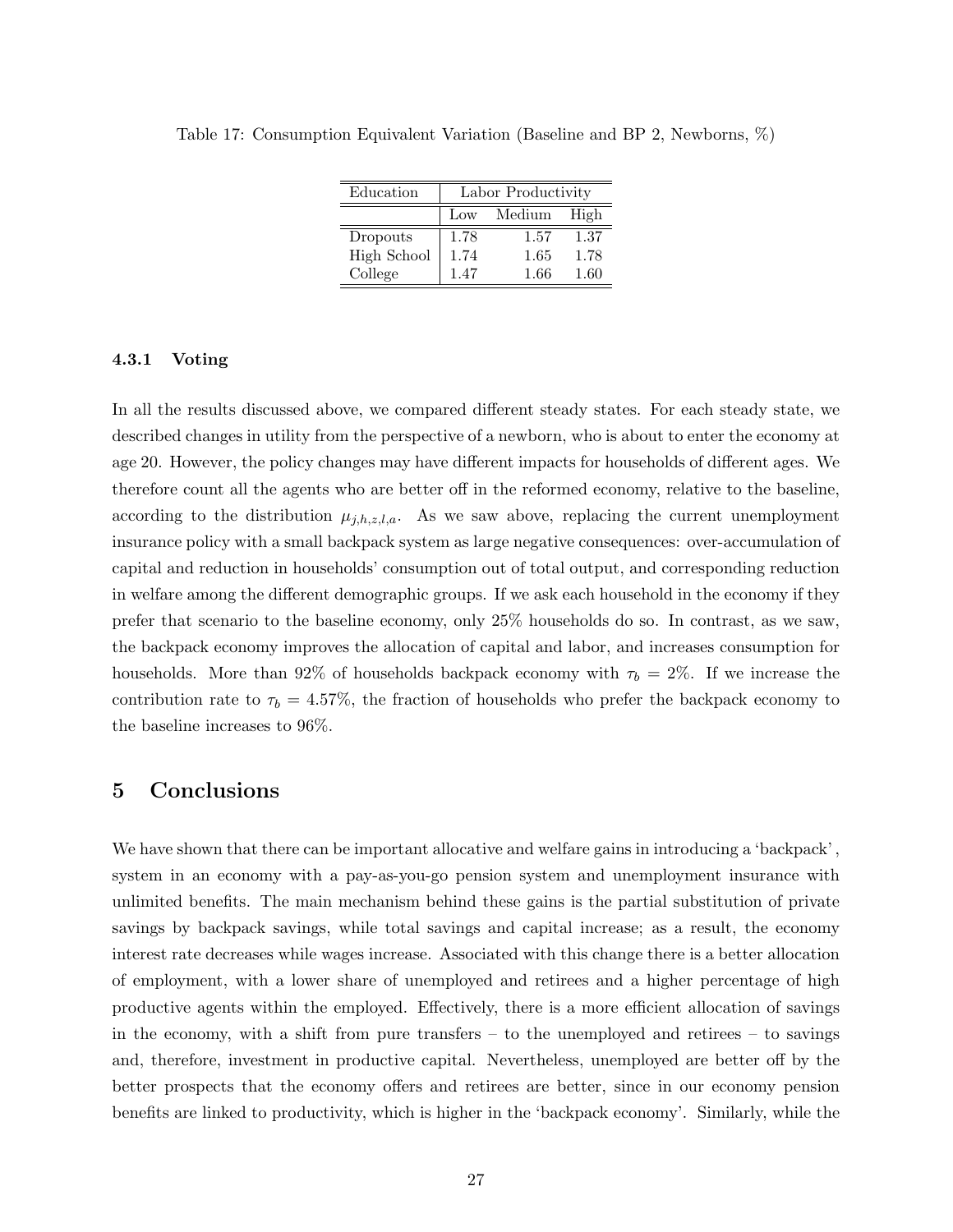price changes – higher wages and lower interest rates – unambiguously benefit low and medium productivity workers, high productivity workers are hurt by the lower return on their savings; nevertheless, the positive effect of lower payroll taxes and a better employment allocation (e.g. later retirement age) results in an overall benefit from the reform.

It is quite a remarkable result that, in our economy with a very detailed heterogeneous agent structure, if all the agents from age 20 to 100 are asked if they prefer the current public savings system or one with a relatively small 'backpack,' more than 90% choose the latter. Further robustness checks are needed, but, in any case, all these effects and results would not had been possible to capture without a calibrated exercise such as the one that we have carried out.

Our results also suggest new ones. Within the current single-country analysis: from further improving our calibration and performing further robustness checks, to sharpen the potential gains of an introduction of a 'backpack' since, as we have seen, a 'bigger backpack' , can be better, but we have not solved which one would be the best for our Spanish benchmark economy, keeping the existing pay-as-you-go and (improved) unemployment benefit systems, nor have we explored yet the partial substitution of the existing pension system by an even bigger 'backpack'. But, as it has been done in Abrahám et al. (2018), we can extend our analysis to other European economies, In fact, as we have mentioned in the introduction, employment (retirement) funds, such as TIAA-CREF, have played, and play, a major role in improving labor mobility (e.g. across US universities). An European backpack can be a great complement to existing public savings systems, not only by the effects shown here at the national level but, possibly even more importantly, by improving labor mobility across the European Union.